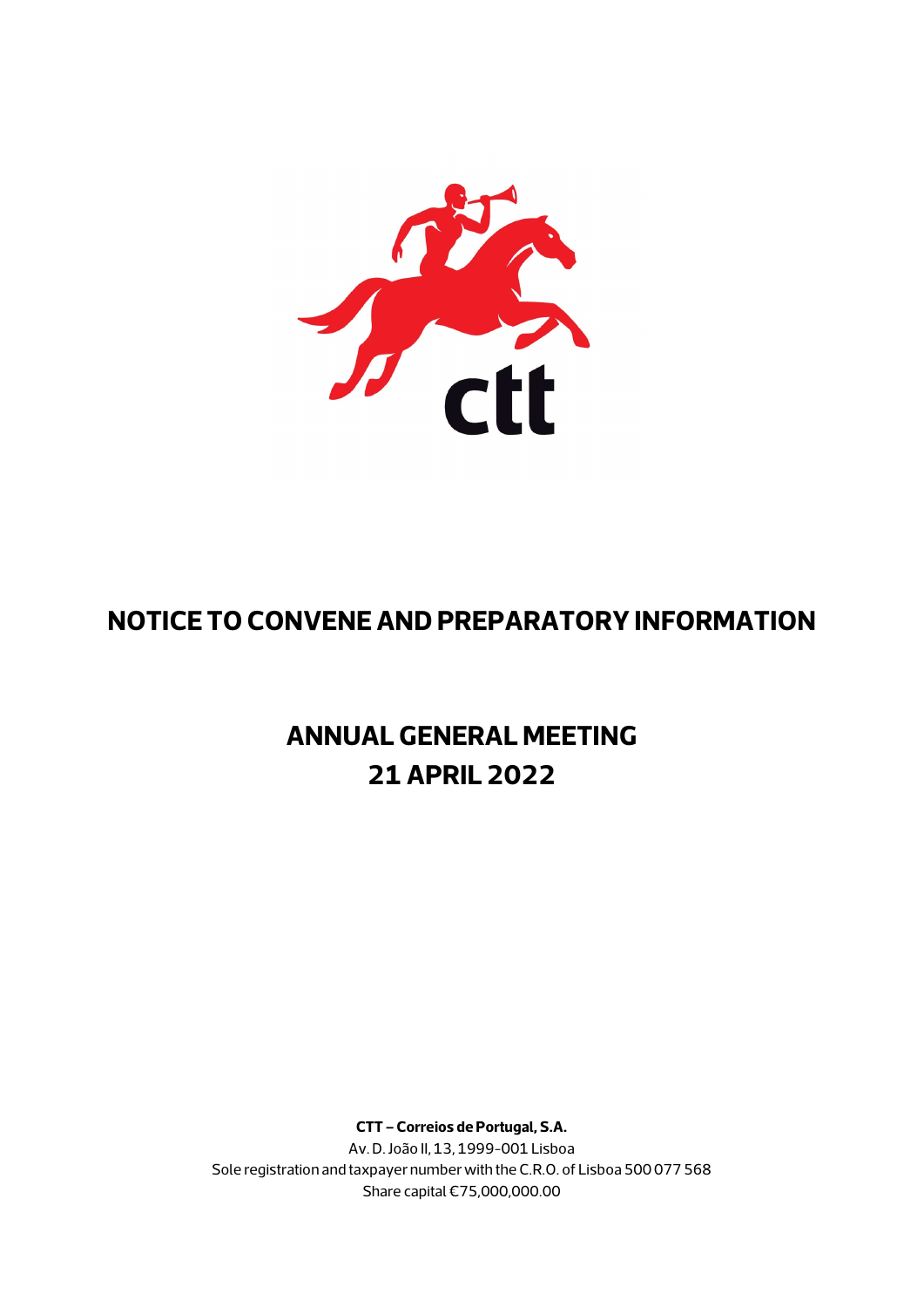## **Annual General Meeting 21 April 2022**

## **Table of Contents**

| Page 3  |
|---------|
| Page 10 |
| Page 15 |
| Page 16 |
| Page 18 |
| Page 19 |
| Page 23 |
| Page 25 |
| Page 32 |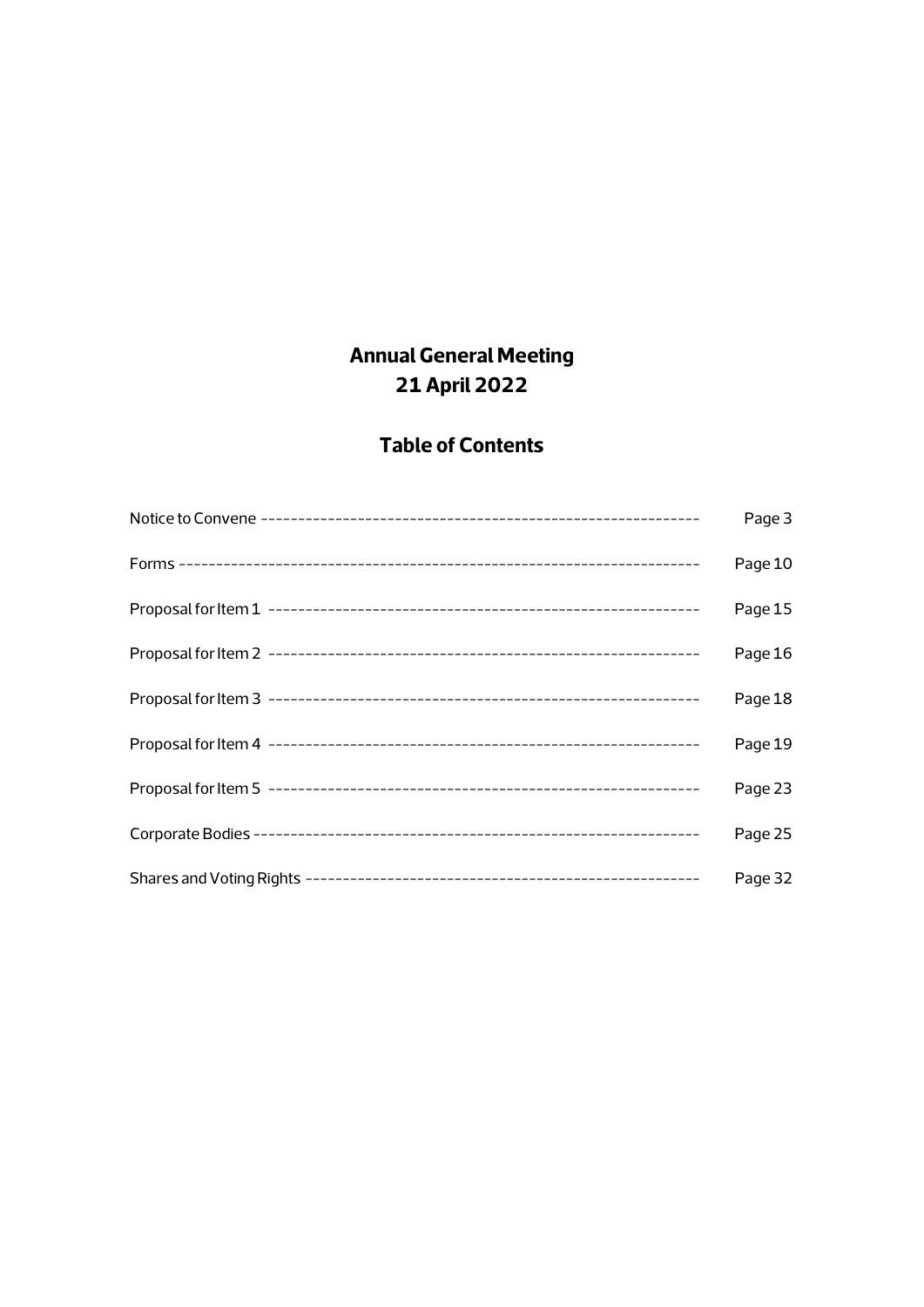

## **NOTICE TO CONVENE**

#### **CTT'S ANNUAL SHAREHOLDERS GENERAL MEETING**

As provided for by law and the Articles of Association, the Shareholders of CTT - Correios de Portugal, S.A. ("CTT" or "Company"), with registered office at Avenida D. João II, no. 13, 1999-001 Lisboa, with the sole registration and taxpayer number with the Commercial Registry Office of 500 077 568 and the share capital of €75,000,000.00 (the "Company" or "CTT"), are hereby called to convene at the Annual General Meeting on**21 April 2022** at **10:00 a.m. (GMT), in person**, at the **Fundação Portuguesa das Comunicações, Rua do Instituto Industrial, no. 16, in Lisbon,** given that the registered office does not provide suitable accommodations for the meeting, or **by telematic means trough a webcast remote communication system**, under the terms described in this Notice to Convene, with the following agenda:

- **Item One:** To resolve on the 2021 financial statements, including the management report, the individual and consolidated accounts, the corporate governance report (that includes the report on remuneration), non-financial information, including sustainability, and other corporate, supervisory and audit information documents, which form the Integrated Report.
- **Item Two:** To resolve on the profit allocation proposal for the 2021 financial year.
- **Item Three:** To generally appraise the Company's management and supervision.
- **Item Four:** To resolve on the granting of authorization to the Board of Directors for the acquisition and transfer of own shares by the Company and by its subsidiaries.
- **Item Five:** To resolve on a reduction in share capital of up to 2,325,000 Euros for the purpose of releasing excess capital, by means of cancellation of up to 4.650.000 shares representing up to 3.1% of the share capital already acquired or to be acquired in connection with a share buyback programme, as well as on related reserves, and on the corresponding amendment to paragraphs 1 and 2 of article 4 of the Articles of Association.

From the date of publication of this Notice to Convene, the resolution proposals to be presented to the General Meeting, including namely the financial reporting documents, the Articles of Association of the Company and further preparatory information required by law for the General Meeting (namely, as provided for in article 289(1) of the Portuguese Companies Code and article 21-J(1) of the Portuguese Securities Code) are available to Shareholders for consultation at the Company's registered office, located at Av. D. João II, 13, parish of Parque das Nações, 1999-001 Lisboa, **by appointment to be requested to the e-mai[l assembleiageral@ctt.pt,](mailto:assembleiageral@ctt.pt)** as well as on the Company's website a[t www.ctt.pt](http://www.ctt.pt/) and on the Portuguese Securities Market Commission's website a[t www.cmvm.pt.](http://www.cmvm.pt/)

If the General Meeting cannot deliberate on any of the items on the agenda on the first call for lack of quorum, a second meeting date is hereby set for deliberating on these items, **May 30, 2022**, at the same place, at the same time and in the same format, in which case the General Meeting may deliberate on such items with the Shareholders then present or represented.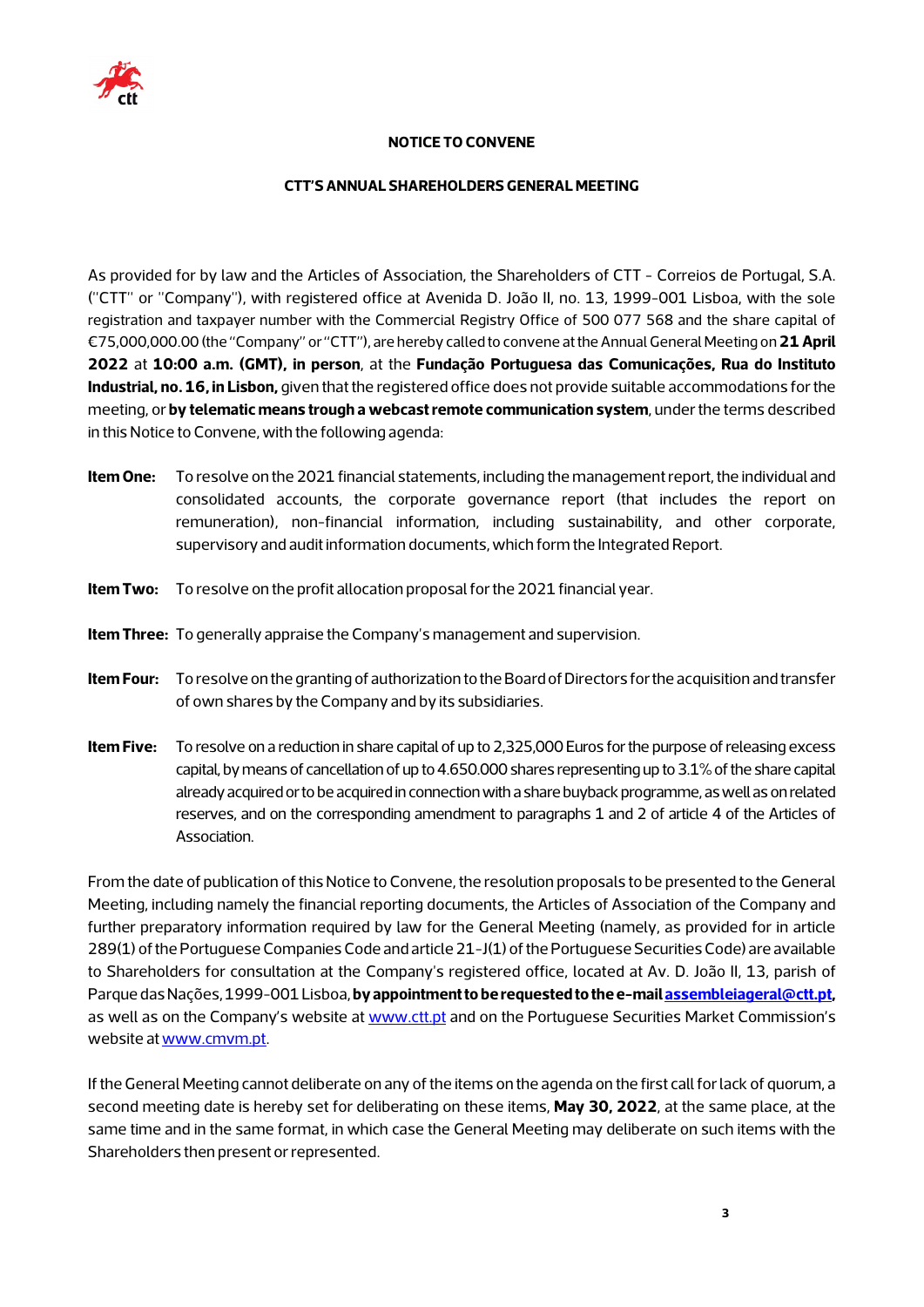

## **Participation and voting requirements, as provided by law and the Articles of Association**

As provided for in article 7 of CTT'S Articles of Association:

- a) The General Assembly is made up by Shareholders with voting rights. Any other persons authorized or invited by the Chairman of the Board of the General Meeting of Shareholders may attend the meeting.
- b) To each share corresponds one vote.
- c) Shareholders that, on the record date, which is **00:00 a.m. (GMT) of 12 April 2022** ("Record Date") and which is the fifth trading day prior to the date of the General Meeting, hold shares granting them, by law and the Articles of Association, at least one vote, are entitled to participate in the General Meeting and intervene and vote therein.
- d) The exercise of the right to participate, intervene and vote at the General Meeting is not affected by the transfer of the shares after the Record Date, nor does it depend on said shares being blocked between that date and the date of the General Meeting.
- e) The Shareholders who have stated their intention to participate in the General Meeting, as described below, and transfer the ownership of shares between the Record Date and the end of the General Meeting, must immediately report said transfer to the Chairman of the Board of the General Meeting and to the Portuguese Securities Market Commission, and this will not affect the exercise of their right to participate and vote in the General Meeting.
- f) Shareholders intending to participate in the General Meeting must so state, in writing, to the financial intermediary where their individual securities account is open, at the latest, **by 11:59 p.m. (GMT) of 11 April 2022** and may use, for such purpose, the form available at the Company's registered office and on the website at www.ctt.pt.
- g) The financial intermediaries that are informed of their clients' intention to participate in the General Meeting shall send to the Chairman of the Board of the General Meeting **by 11:59 p.m. (GMT) of 12 April 2022**, i.e. until the end of the Record Date, information on the number of shares registered under the client's name with reference to the Record Date.
- h) The Shareholders that, in a professional capacity, hold shares under their name, but on behalf of clients, may vote differently with their shares, provided that, in addition to the statement of participation and the information from the respective financial intermediary referenced above, they provide the Chairman of the Board of the General Meeting, **by 11:59 p.m. (GMT) of 12 April 2022,** sufficient and reasonable evidence of: a) the identification of each client and the number of shares voting on his/her/its behalf; and b) the specific voting instructions for each item on the agenda, given by each client.
- i) The communications to be addressed to the Chairman of the Board of CTT Shareholders' General Meeting, Mr. Pedro Rebelo de Sousa, referred to throughout the present Notice to Convene, **should be made through the postal or electronic mail addresses shown at the end of the Notice to Convene**.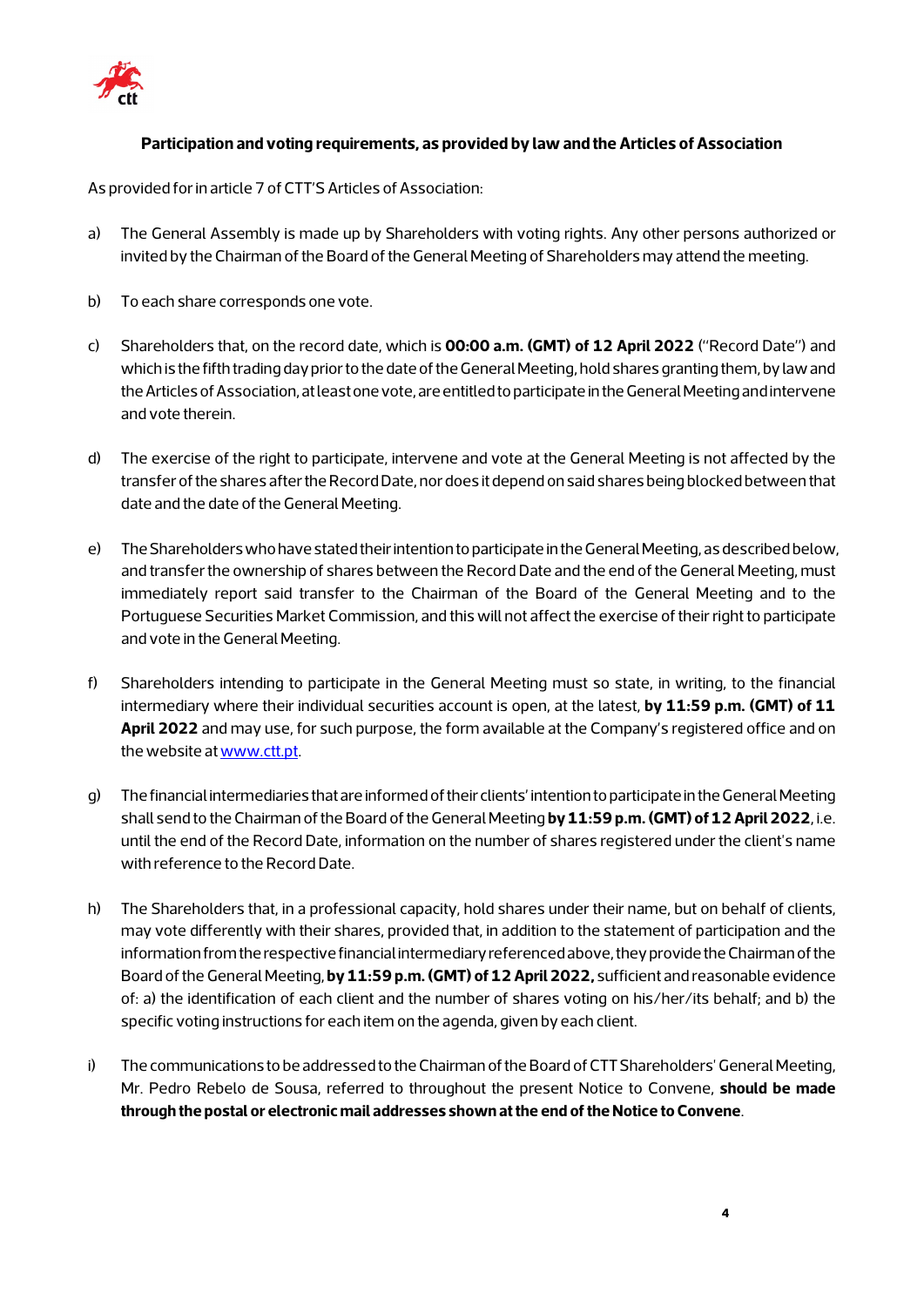

## **Shareholders Representation**

- j) Shareholders may be represented in the General Meeting pursuant to article 380 of the Portuguese Companies Code and article 23 of the Portuguese Securities Code. A signed letter addressed to the Chairman of the Board of the General Meeting shall be deemed a sufficient representation document.
- k) Without prejudice to the unity of vote established in article 385 of the Portuguese Companies Code, any Shareholder may appoint different representatives in respect of shares held in different securities accounts.
- l) The letters of representation of Shareholders referenced in the previous paragraph and letters of Shareholders that are legal entities stating the name of the person who will represent them must be addressed to the Chairman of the Board of the General Meeting, **so that he receives it by 05:00 p.m. (GMT) of 18 April 2022**. Shareholders may use the form available at the Company's registered office and on the website at [www.ctt.pt.](http://www.ctt.pt/)

## **Voting by correspondence**

- m) Shareholders with voting rights as referred to above may, in accordance with article 22 of the Portuguese Securities Code, exercise these by correspondence (e-mail or registered mail), by sending a ballot paper duly signed, where unequivocally it is expressed their vote in relation to each of the items on the agenda of the General Meeting.
- n) Ballot paper is available at the websit[e www.ctt.pt.](http://www.ctt.pt/)
- o) Alternatively, the ballot paper may be requested by means of a communication, prepared in accordance with the model available on the Company's website, a[t www.ctt.pt,](http://www.ctt.pt/) to be sent to the Chairman of the Board of the General Meeting, so that he receives it **by05:00 p.m. (GMT) of 12 April 2022.**
- p) The completed and signed ballot paper must be sent to the Chairman of the Board of the General Meeting, so that he receives it **by 05:00 p.m. (GMT) of 18 April 2022**.
- q) Both the requests for ballot papers as defined in sub-paragraph o), and the votes cast in this way shall, in the case of legal persons, be sent with a certified signature or, alternatively, with a legible copy of the identification document of the representative(s) signing the communication and of a document attesting such capacity (this document may be replaced by the sending of the code for access to the online permanent certificate of the legal person being represented if registered in Portugal) and in the case of individuals, with a non-certified signature accompanied by a legible copy of the respective identification document.
- r) When voting by correspondence sent by e-mail, as defined in sub-paragraph m), the Company will send electronic confirmation of receipt of the votes to the person who sent them, under the terms of article 22- A of the Portuguese Securities Code.
- s) The authenticity and regularity of the votes exercised by correspondence (e-mail or registered mail) are verified by the Chairman of the Board of the General Meeting, their confidentiality being ensured until the moment of the voting on the day the General Assembly is held.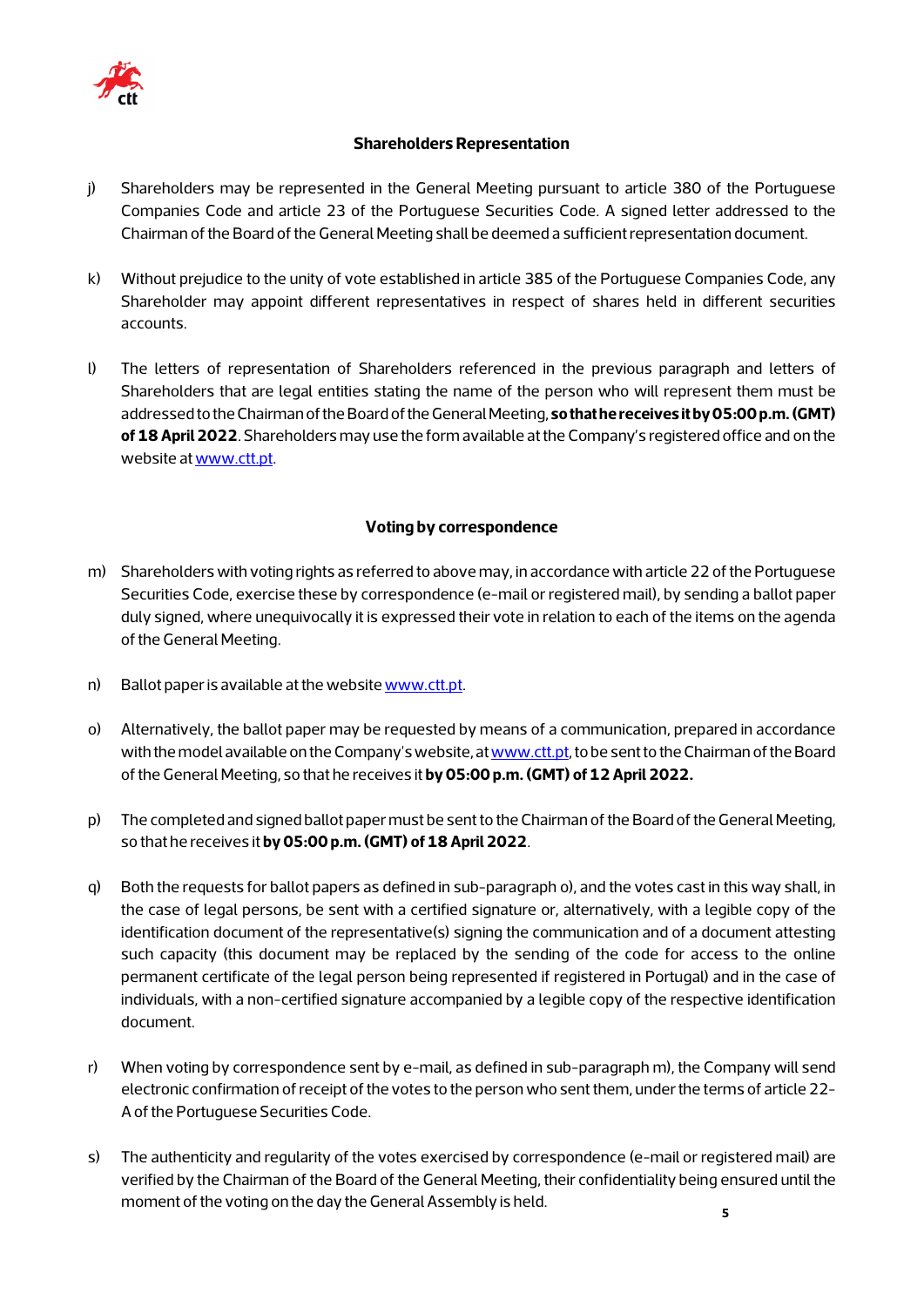

- t) Shareholders or their representatives who have exercised their vote by correspondence (e-mail or registered mail) and wish to change or revoke the vote previously cast, may only do so by attending the General Meeting in person.
- u) Votes corresponding to ballots in which no vote is indicated in relation to one or more items on the agenda will be considered as abstaining votes.

## **Voting by electronic means**

- v) Shareholders with voting rights, as described above, may also exercise such rights by electronic means, **before or during the General Meeting**, through the electronic voting platform at the website www.ctt.pt, under the terms and conditions described thereto.
- w) For this purpose, Shareholders must send to the Chairman of the Board of the General Meeting, so that he receives it **by 05:00 p.m. (GMT) of 12 April 2022**, the Record Date, a communication, prepared in accordance with the model available on the websit[e www.ctt.pt,](http://www.ctt.pt/) containing a **valid electronic mail address** to allow the Company to send an access key to the electronic voting platform.
- x) This communication, shall, in the case of legal persons, be sent with a certified signature or, alternatively, with a legible copy of the identification document of the representative(s) signing the communication and of a document attesting such capacity (this document may be replaced by the sending of the code for access to the online permanent certificate of the legal person being represented if registered in Portugal) and in the case of individuals, with a non-certified signature accompanied by a legible copy of the respective identification document.
- y) Once the (i) communication referred to in paragraph w) above and (ii) the declaration(s) of ownership of the shares sent by the financial intermediary are received **by 11:59 p.m. (GMT) of 12 April 2022,** a message will be sent to the email address provided in the communication, with the link, username, and access key to the electronic voting platform. **If the Shareholder, or his/her representative, seeks access with an email address different from the one previously provided, access to the electronic voting platform will be denied.**
- z) The platform will be made available for Shareholders or their representatives to vote in advance **from 00:00 a.m. of 13 April 2022, until 11:59 p.m. (GMT) of 18 April 2022**, and on the day of the General Meeting is held for Shareholders who participate in the meeting by telematic means and have not previously exercised their voting rights.
- aa) The exercise of voting rights by electronic means under the terms referred to in sub-paragraph z) by Shareholders or their representatives must be carried out on all items on the agenda, otherwise it will be considered as an abstention vote.
- bb) Shareholders or their representatives who have exercised the anticipated electronic vote and wish to change or revoke the vote previously cast, may only do so in person at the General Meeting.
- **6** has been submitted, the Shareholder will receive an automatic confirmation sent through the electronic cc) Under the terms of article 22-A of the Portuguese Securities Code, once the anticipated electronic vote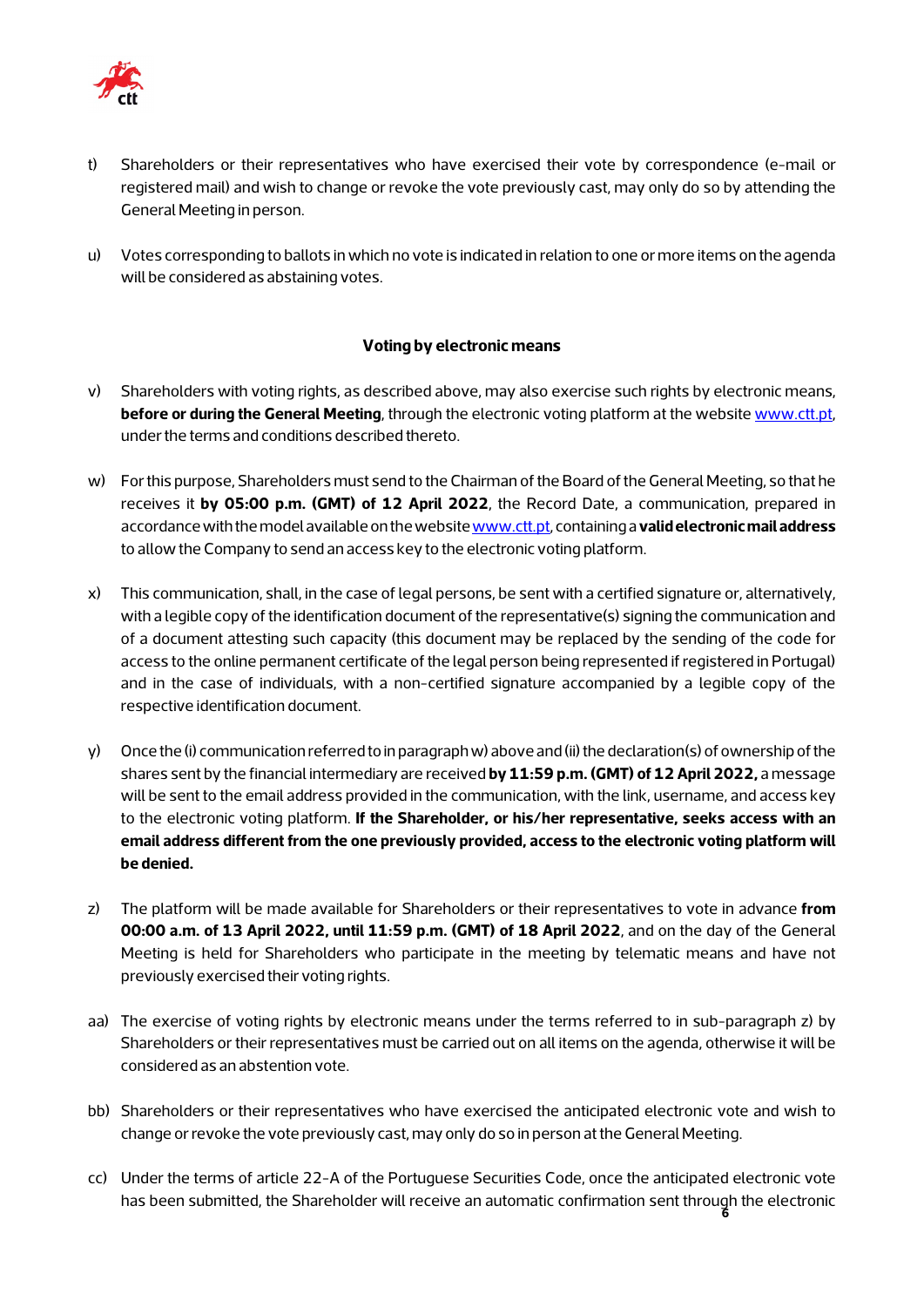

voting platform to the email address indicated by the Shareholder. The Shareholder may also obtain proof of the electronic vote submission on the said platform.

## **Participation by telematic means and voting during the General Meeting**

- dd) Since this General Meeting **is also being held by electronic means** and in order to ensure the full exercise of Shareholders' rights under adequate conditions of security and authenticity, all Shareholders or their representatives intending to participate in the General Meeting by electronic means and exercise, during the Meeting, their voting rights by electronic means, must be qualified for that purpose according to the referred in sub-paragraphs w) and y) above and vote at the meeting with the credentials provided.
- ee) Participation and voting will be ensured through the electronic voting platform available on the website [www.ctt.pt](http://www.ctt.pt/) by which it will be given direct access to a **webcast remote communication system**.
- ff) All shareholders or representatives who are duly qualified and entitled to do so under the terms of this Notice to Convene, and who have exercised their voting rights in advance, whether by correspondence (email or registered mail), or by electronic means, may attend the General Meeting by telematic means, through a **webcast remote communication system available on the website [www.ctt.pt](http://www.ctt.pt/)**, and ask questions on matters included on the agenda that they wish to see answered at the meeting.
- gg) All Shareholders or representatives who are duly qualified and entitled to attend the General Meeting under the terms described in this Notice to Convene, but only wish to attend the General Meeting by electronic means without exercising their voting rights, must send to the Chairman of the Board of the General Meeting, so that he receives it between **00:00 a.m. (GMT) of 19 April 2022 and 05:00 p.m. of 20 April 2022**, a communication, prepared in accordance with the model available on the websit[e www.ctt.pt,](http://www.ctt.pt/)  containing a valid electronic e-mail address which enables the sending by the Company of an access key to the aforementioned **webcast remote communication system.**

## **Voting Scrutiny**

- hh) It is clarified that the physical presence at the General Meeting of Shareholders or representatives who have previously exercised their right to vote by correspondence (e-mail or registered mail) or by electronic means, will determine **the revocation of the vote previously cast**.
- ii) The electronic voting platform should only be accessed by Shareholders or representatives who wish to vote for the first time in relation to each item on the agenda.
- jj) It is further clarified that votes cast by correspondence (e-mail or registered mail) or by electronic means shall be considered as negative votes in relation to **proposals for resolution that are presented after the respective issuance**, without prejudice to the faculty of voting during the meeting in relation to proposals, that may be disclosed in the meantime, which are presented within the time limits indicated in this Notice to Convene.
- kk) Votes cast either by correspondence (e-mail or registered mail) or by electronic means, under the terms referred to above, will be considered at the **time of the voting scrutiny** for each of the items on the agenda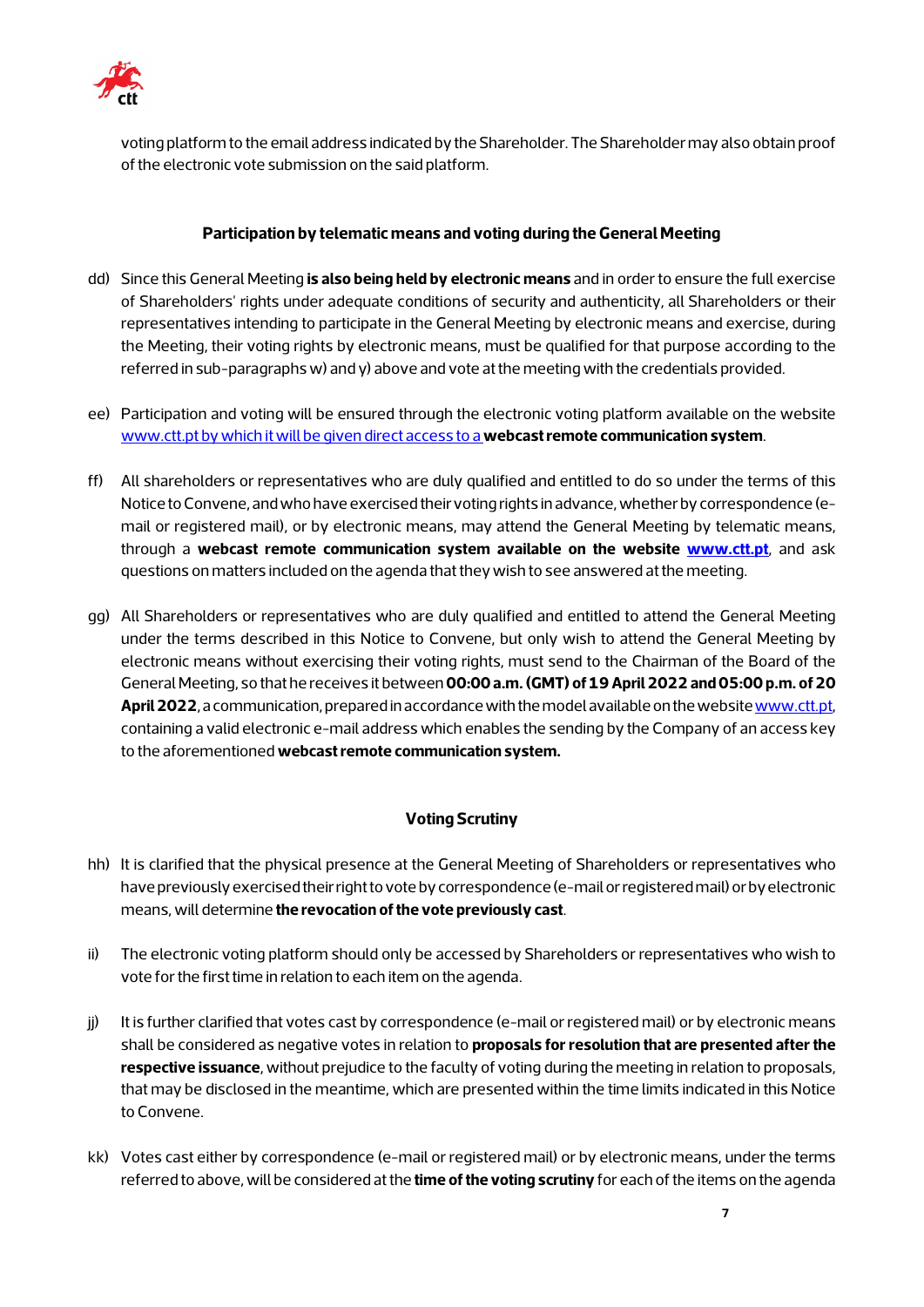

under analysis and discussion on the day of the General Meeting, 21 April 2022, and together with the votes that may be cast in person during the course of the General Meeting.

ll) The voting **results** will be announced item by item during the General Meeting.

## **Shareholders Rights**

- mm)Any Shareholder(s) that own(s) shares representing, at least, 2% (two per cent) of the share capital may request the inclusion of items on the agenda and/or the inclusion of resolution proposals relating to items referenced in the Notice to Convene or added thereto, by a written request addressed to the Chairman of the Board of the General Meeting **within 5 days from the date of publication of the Notice to Convene, together with a document evidencing the ownership of said percentage of the share capital and a resolution proposal for each item** whose inclusion is requested and/or with any information that should be submitted with the resolution proposal.
- nn) During the General Meeting to be held on 21 April 2022, any Shareholder or representative may request, **in person** or, in the case of attendance through telematic means, through the **webcast remote communication system** of the General Meeting, that true, complete and elucidative information be provided to him/her, allowing him/her to form a grounded opinion on the matters subject to resolution. Nevertheless, and in order to expedite the proceedings of such meeting, **Shareholders intending to obtain such information are hereby encouraged to request it from the date of publication of this Notice to Convene until 11:59p.m. (GMT) of 18 April 2022, through the postal or e-mail address shown at the end of this Notice to Convene.**
- oo) The requested information shall be provided by the corporate body of the Company qualified to do so and may be refused if its disclosure could cause serious loss to the Company or to any affiliated company, or a breach of confidentiality duties imposed by law. The Company's website at www.ctt.pt will make available the information requests made under the terms previously mentioned.

## **Personal Data**

- pp) The personal data of Shareholders or their representatives communicated to CTT will be used exclusively for the holding and management of CTT's General Meeting to be held on 21 April 2022.
- qq) Given that the running of the General Meeting will also be held trough telematic means what implies sound and image recording, CTT assumes that Shareholders and representatives consent to the collection and processing of personal data when they access the webcast remote communication systemof the General Meeting.
- rr) Personal data shall be collected and processed by CTT with a view to the normal running of the General Meeting, underpinning, inter alia, the interventions, voting declarations of Shareholders and their representatives, and the preparation of attendance lists, in strict compliance with the General Data Protection Regulation, and shall be kept for a maximum period of 30 days after collection or in accordance with any legal obligation that determines the extension of this period.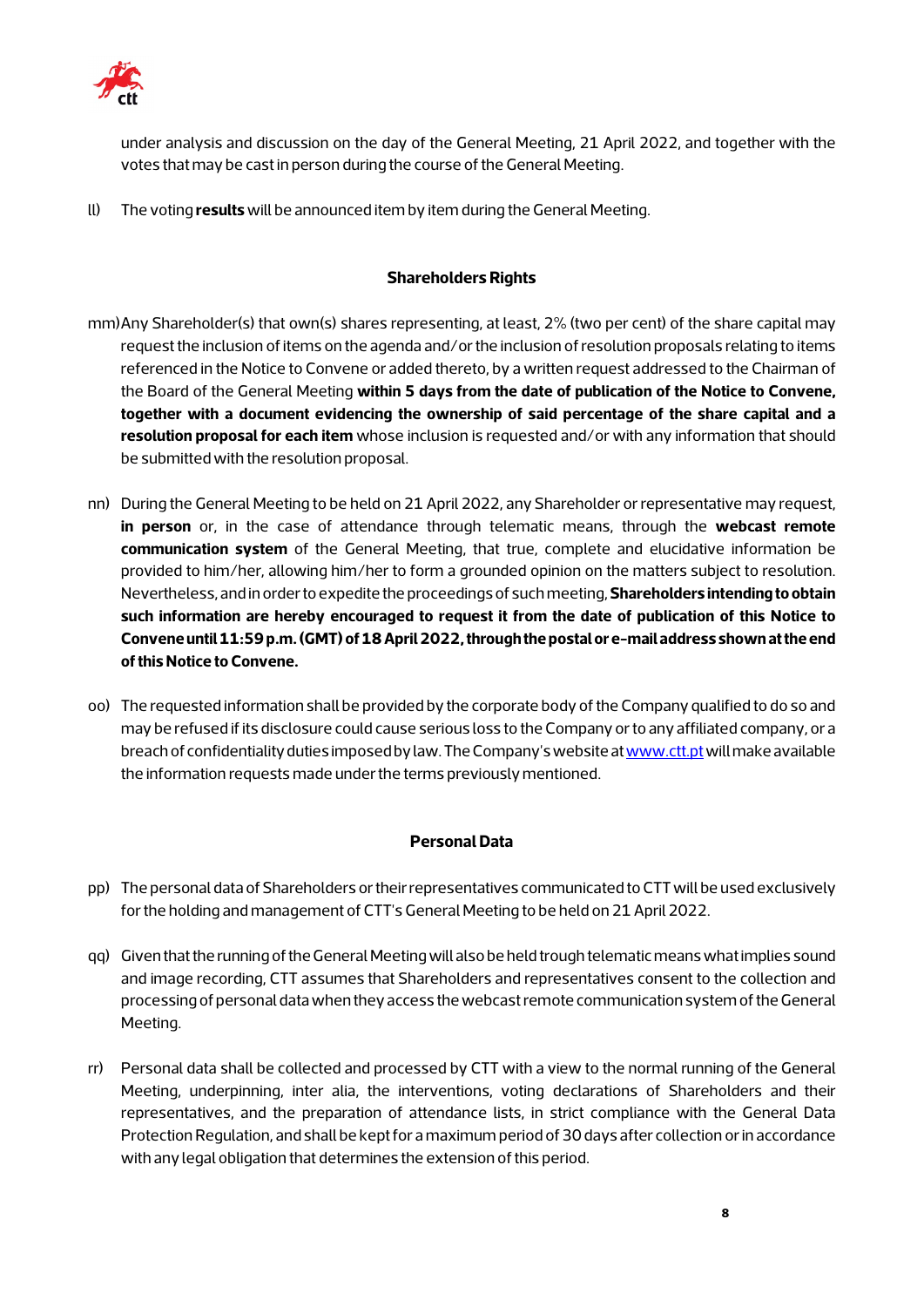

ss) The data subject shall be granted the rights of access, rectification, erasure, restriction and objection to the processing, for which purpose the request shall be addressed to CTT's Data Protection Officer, through the e-mail [secretariageral@ctt.pt](mailto:secretariageral@ctt.pt) or at Av. D. João II, 13, 12<sup>°</sup> - 1999-001 LISBOA, PORTUGAL.

Mr. Pedro Miguel Duarte Rebelo de Sousa –Chairman of the Board of CTT's General Meeting: Registered Office: Av. D. João II, no. 13, 12.º - 1999-001 LISBOA, PORTUGAL Telephone: + 351 210 471 826 Fax: + 351 210 471 994 E-mail[: assembleiageral@ctt.pt](mailto:assembleiageral@ctt.pt) Company website[: www.ctt.pt](http://www.ctt.pt/)

Lisboa, 16 March 2022

The Chairman of the Board of the General Meeting (**Mr. Pedro Miguel Duarte Rebelo de Sousa**) *(Illegible signature)*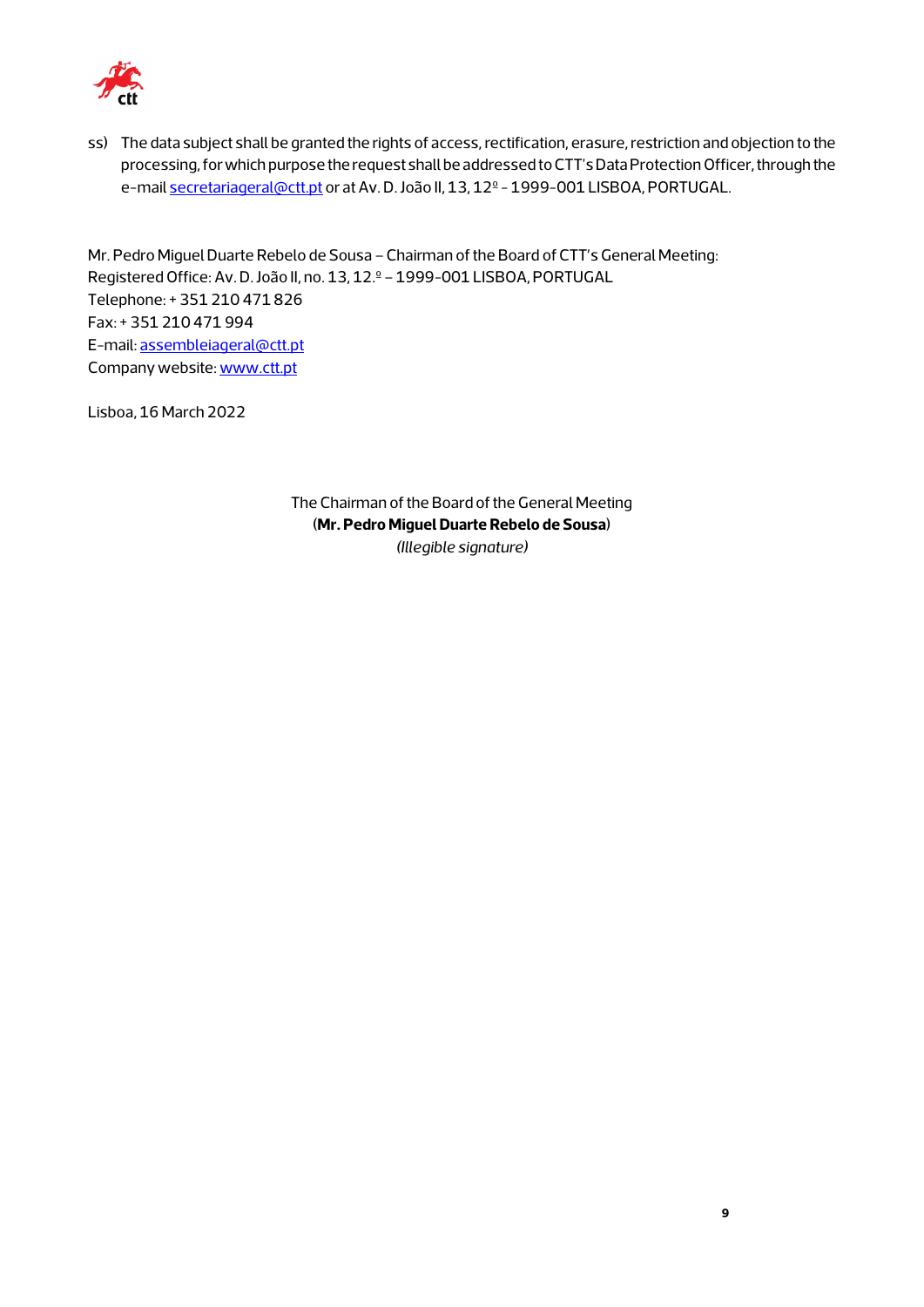

## **STATEMENT OF INTENTION TO PARTICIPATE [1](#page-9-0)**

Dear Sir [Financial Intermediary] [2](#page-9-1)

## **SUBJECT: ANNUAL GENERAL MEETING OF 21 APRIL 2022**

The Shareholder identified above, in his/her/its capacity as holder of \_\_\_\_\_\_\_\_\_\_\_\_\_\_\_\_\_\_\_\_\_\_\_\_\_\_\_shares in CTT –Correios de Portugal, S.A. ("CTT"), hereby states, under the terms and for the purposes of article 23-C(3) of the Portuguese Securities Code, his/her/its intention to participate in CTT's Annual General Meeting called for **21 April 2022**.

For this purpose, the Shareholder requests you to submit to the Chairman of the Board of CTT's General Meeting **by 11:59 p.m. (GMT) of 12 April 2022** to the postal or e-mail addresses indicated at the end of the Notice to Convene, published on the website [www.ctt.pt,](http://www.ctt.pt/) information on the number of shares representing CTT's share capital that are registered under the Shareholder's name in the respective individual securities account, with reference to the record date corresponding to **00:00 a.m. (GMT) of 12 April 2022**.

Yours faithfully,

\_\_\_\_\_\_\_\_\_\_\_\_\_\_\_\_\_\_\_\_\_\_,\_\_\_\_/\_\_\_\_/\_\_\_\_\_\_\_

\_\_\_\_\_\_\_\_\_\_\_\_\_\_\_\_\_\_\_\_\_\_\_\_\_\_\_\_\_\_\_ [3](#page-9-2)

(Signature(s))

<span id="page-9-0"></span><sup>1</sup> The present statement must be received by the Financial Intermediary **by 11:59 p.m. (GMT) of 11 April 2022.**

<span id="page-9-1"></span> $2$  To provide the corporate name and full address of the Financial Intermediary.

<span id="page-9-2"></span><sup>3</sup> To provide signature identical to the signature registered with the respective Financial Intermediary.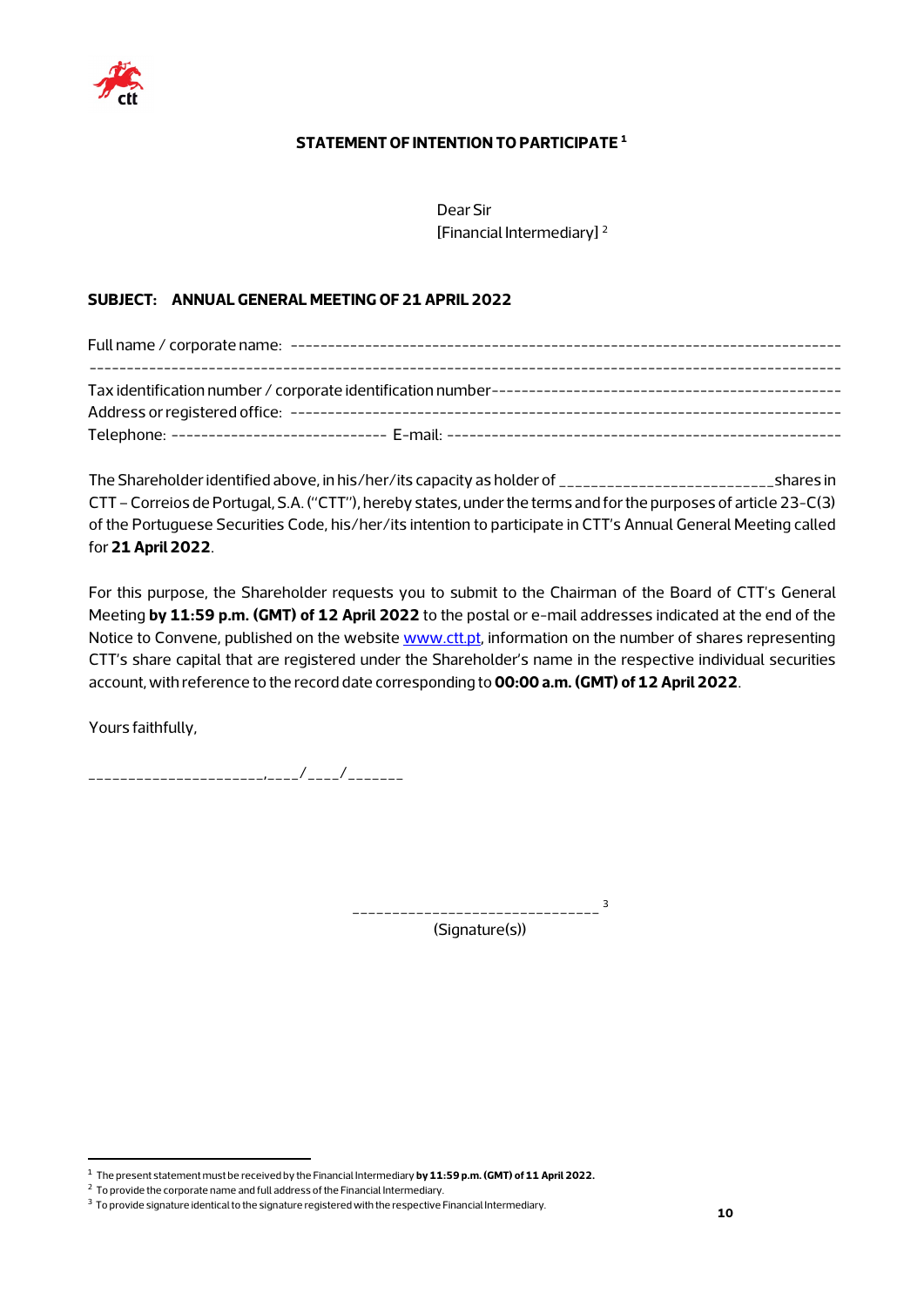

#### **REPRESENTATION LETTER [1](#page-10-0)**

Dear Sir Chairman of the Board of the General Meeting of CTT –Correios de Portugal, S.A. Av. D. João II, 13, 12.º 1999-001 LISBOA

## **SUBJECT: ANNUAL GENERAL MEETING OF 21 APRIL 2022**

Full name / corporate name: ------------------------------------------------------------------------- ---------------------------------------------------------------------------------------------------- Tax identification number / corporate identification number---------------------------------------------- Address or registered office: ------------------------------------------------------------------------- Telephone: ----------------------------- E-mail: ----------------------------------------------------

in his/her/its capacity as Shareholder of CTT – Correios de Portugal, S.A. ("CTT"), holder of \_\_\_\_\_\_\_\_\_\_\_\_\_\_\_\_\_\_\_ shares of that Company, registered in the account no. \_\_\_\_\_\_\_\_\_\_\_\_\_\_\_\_\_\_\_\_\_\_\_\_, with the Financial Intermediary \_\_\_\_\_\_\_\_\_\_\_\_\_\_\_\_\_\_\_\_\_\_\_\_\_\_\_\_\_\_\_\_\_\_\_\_\_\_\_\_\_\_\_\_\_\_, appoints as his/her/its representative at CTT's Annual General Meeting, called for **21 April 2022**, Mr./Mrs. ----------------------- --------------------------------------------------------------------------------------------------- with the identification number \_\_\_\_\_\_\_\_\_\_\_\_\_\_\_\_\_\_\_\_\_\_\_\_\_\_\_\_, to whom he/she/it confers the necessary powers

to propose, discuss, resolve, and vote, as deemed convenient, on all matters discussed included in the Agenda of that General Meeting, as well as all matters that may arise in the course of the General Meeting due to unforeseen circumstances.

Yours faithfully,

\_\_\_\_\_\_\_\_\_\_\_\_\_\_\_\_\_\_\_\_\_\_,\_\_\_\_/\_\_\_\_/\_\_\_\_\_\_

\_\_\_\_\_\_\_\_\_\_\_\_\_\_\_\_\_\_\_\_\_\_\_\_\_\_\_\_\_\_\_\_\_\_\_\_\_\_\_\_ [2](#page-10-1)

(Signature(s))

<sup>1</sup> The Representation Letter must be received by the Chairman of the Board of the General Meeting **by 05:00 p.m. (GMT) of 18 April 2022.**

<span id="page-10-1"></span><span id="page-10-0"></span><sup>2</sup> Signature(s). **Forindividuals, their signature must be the same as on a suitable identification document – ID card, citizen card, passport or equivalent identification document**, and the Shareholder shall attach a photocopy thereof. For **legal entities, the signature(s) shall be certified as to the capacity and powers for the representation act** or, alternatively by attaching a legible copy of the identification document of the representative(s) signing the communication and of a document attesting such capacity (this document may be replaced by the sending of the code for access to the online permanent certificate of the legal person being represented, if registered in Portugal).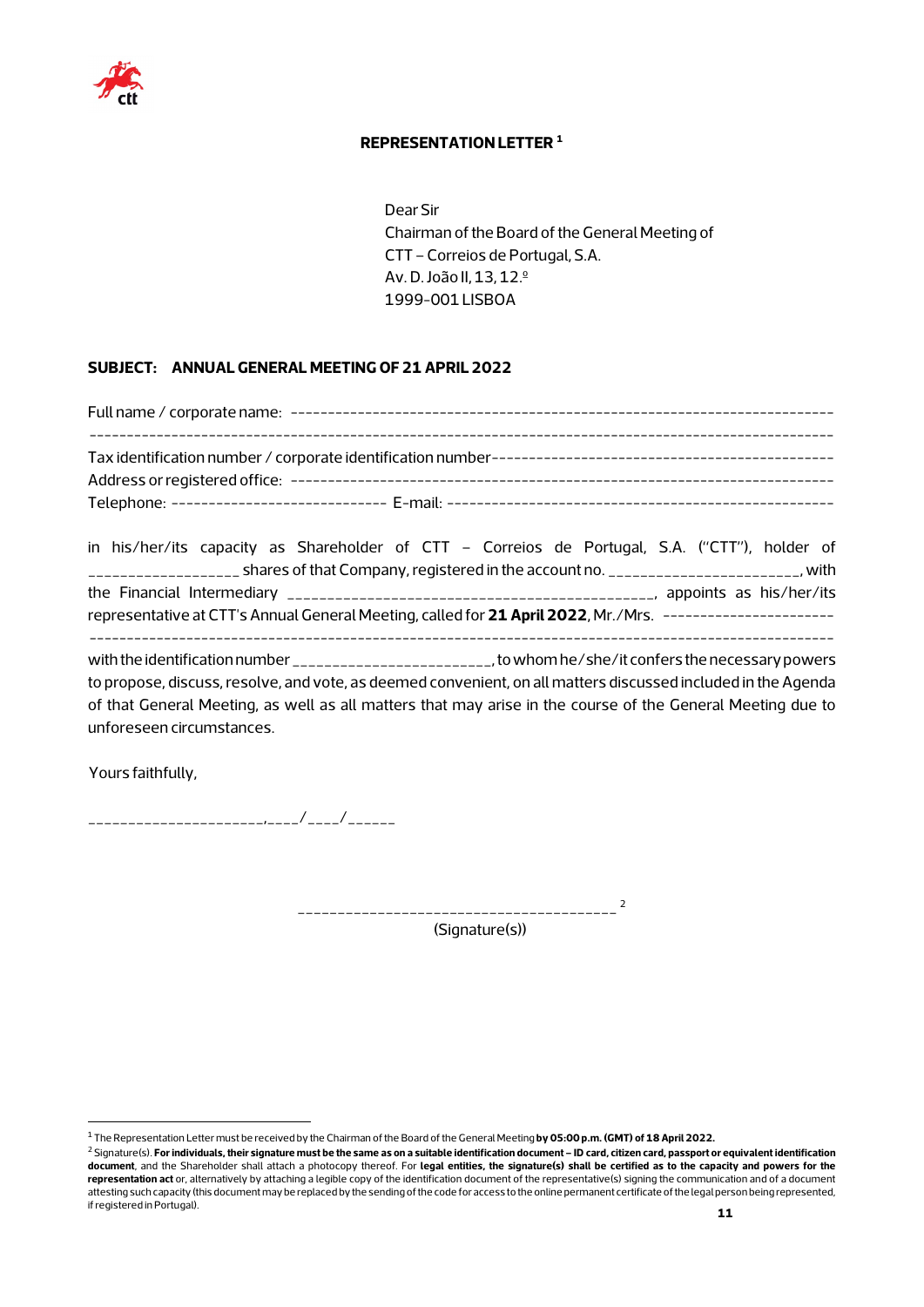

## **COMMUNICATION REQUESTING THE BALLOT FOR VOTING BY CORRESPONDENCE [1](#page-11-0)**

(The voting ballot may also be obtained from the CTT's website a[t www.ctt.pt,](http://www.ctt.pt/) in which case sending this communication is not necessary)

> Dear Sir, Chairman of the Board of the General Meeting of CTT –Correios de Portugal, S.A. Av. D. João II, 13, 12.º 1999-001 LISBOA

#### **SUBJECT: ANNUAL GENERAL MEETING OF 21 APRIL 2022**

|                               |  |  | in his/her/its capacity as Shareholder of CTT - Correios de Portugal, S.A. ("CTT"), holder of                     |  |  |  |
|-------------------------------|--|--|-------------------------------------------------------------------------------------------------------------------|--|--|--|
| _____________________________ |  |  | shares of that Company, registered in the account no.                                                             |  |  |  |
|                               |  |  |                                                                                                                   |  |  |  |
|                               |  |  | his/her/its intention to exercise the right to vote by correspondence (e-mail or registered mail) at CTT's Annual |  |  |  |
|                               |  |  | General Meeting, called for 21 April 2022, and requests that the voting ballot, is sent to the abovementioned     |  |  |  |
| e-mail or postal address.     |  |  |                                                                                                                   |  |  |  |

Yours faithfully,

\_\_\_\_\_\_\_\_\_\_\_\_\_\_\_\_\_\_\_\_\_\_,\_\_\_\_/\_\_\_\_/\_\_\_\_\_\_

\_\_\_\_\_\_\_\_\_\_\_\_\_\_\_\_\_\_\_\_\_\_\_\_\_\_\_\_\_\_\_ [2](#page-11-1)

(Signature(s))

<span id="page-11-0"></span><sup>1</sup> The communication must be received by the Chairman of the Board of the General Meeting **by 05:00 p.m. (GMT) of 12 April 2022**.

<span id="page-11-1"></span><sup>2</sup> Signature(s). For **individuals, their signature must be the same as on a suitable identification document – ID card, citizen card, passport or equivalent identification document**, and the Shareholder shall attach a photocopy thereof. For **legal entities, the signature(s) shall be certified as to the capacity and powers for the representation act** or, alternatively by attaching a legible copy of the identification document of the representative(s) signing the communication and of a document attesting such capacity (this document may be replaced by the sending of the code for access to the online permanent certificate ofthe legal person being represented, if registered in Portugal).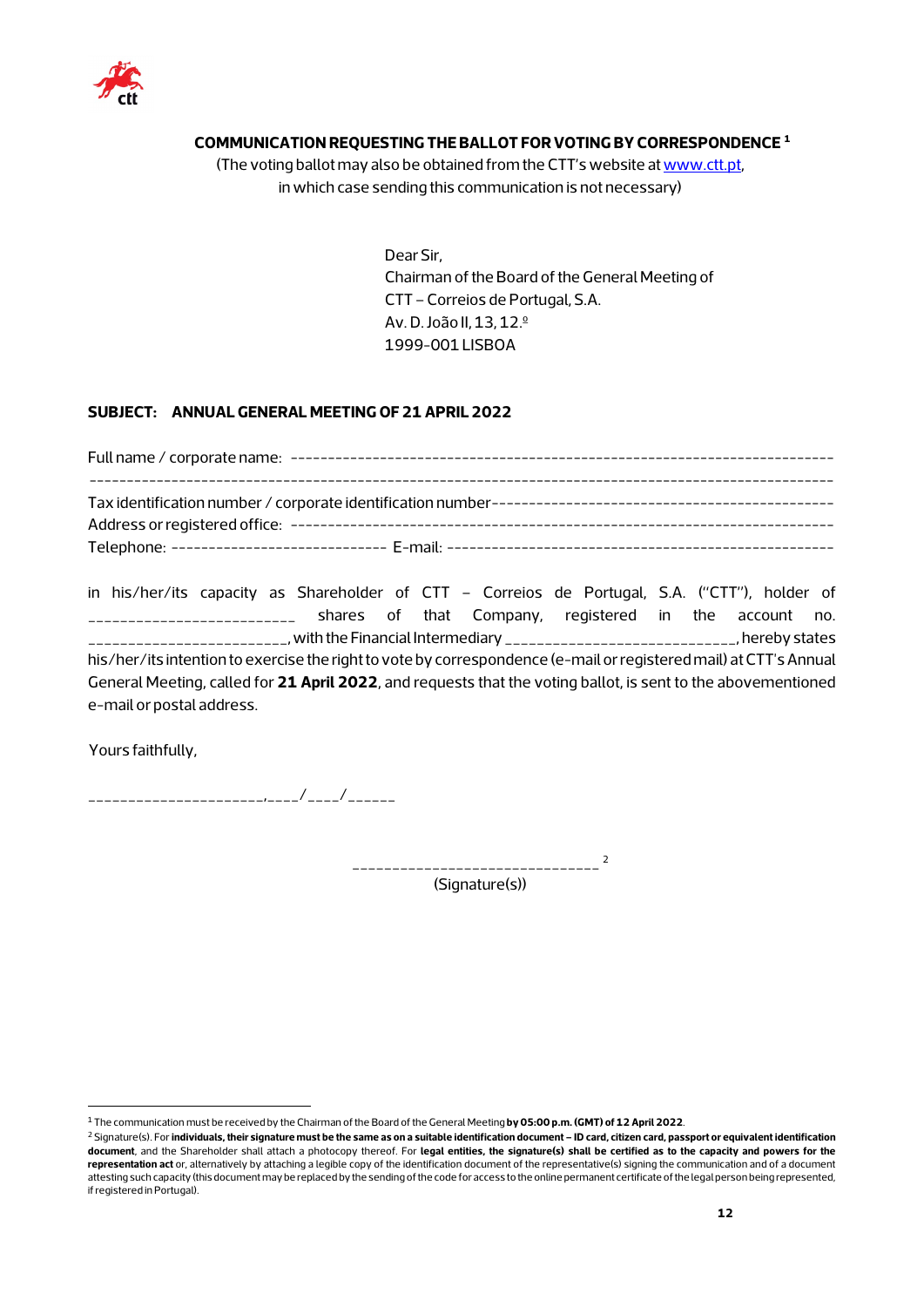

## **COMMUNICATION REQUEST TO PARTICIPATE AND /OR VOTE BY ELECTRONIC MEANS [1](#page-12-0)**

Dear Sir Chairman of the Board of the General Meeting of CTT –Correios de Portugal, S.A. Av. D. João II, n. º 13, 12.º 1999-001 LISBOA

#### **SUBJECT: ANNUAL GENERAL MEETING OF 21 APRIL 2022**

Full name / corporate name: ------------------------------------------------------------------------- ---------------------------------------------------------------------------------------------------- Tax identification number / corporate identification number---------------------------------------------- Address or registered office: ------------------------------------------------------------------------- Telephone: ----------------------------- E-mail: ----------------------------------------------------

in his/her/its capacity as Shareholder of CTT – Correios de Portugal, S.A. ("CTT"), holder of \_\_\_\_\_\_\_\_\_\_\_\_\_\_\_\_\_\_\_\_shares of the referred Company, registered in the account no. \_\_\_\_\_\_\_\_\_\_\_\_\_\_\_\_\_\_\_\_\_\_\_\_, with the Financial Intermediary \_\_\_\_\_\_\_\_\_\_\_\_\_\_\_\_\_\_\_\_\_\_\_\_\_\_\_\_\_\_\_\_\_\_\_\_\_, hereby states his/her/its intention to participate and/or exercise the right to vote by electronic means, through the websit[e www.ctt.pt,](http://www.ctt.pt/) at CTT's Annual General Meeting called for**21 April 2022**.

Yours faithfully,

\_\_\_\_\_\_\_\_\_\_\_\_\_\_\_\_\_\_\_\_\_\_,\_\_\_\_/\_\_\_\_/\_\_\_\_\_\_

\_\_\_\_\_\_\_\_\_\_\_\_\_\_\_\_\_\_\_\_\_\_\_\_\_\_\_\_\_\_\_ [2](#page-12-1) (Signature(s))

<span id="page-12-0"></span><sup>1</sup> This communication must be received by the Chairman of the Board of the General Meeting, **by 05:00 p.m. (GMT) of 12 April 2022, for the purpose of voting by telematic means**. To assist to the General Assembly by telematic means, without voting, this communication must be received by the Chairman of the Board of the General Meeting between**00:00 a.m. (GMT) on 19 April 2022 and 05:00 p.m. (GMT) of 20 April 2022**.

<span id="page-12-1"></span><sup>&</sup>lt;sup>2</sup> Signature(s). For individuals, their signature must be the same as on a suitable identification document - ID card, citizen card, passport or equivalent identification document, and the Shareholder shall attach a photocopy thereof. For **legal entities, the signature(s) shall be certified as to the capacity and powers for the representation act** or, alternatively by attaching a legible copy of the identification document of the representative(s) signing the communication and of a document attesting such capacity (this document may be replaced by the sending of the code for access to the online permanent certificate of the legal person being represented, if registered in Portugal).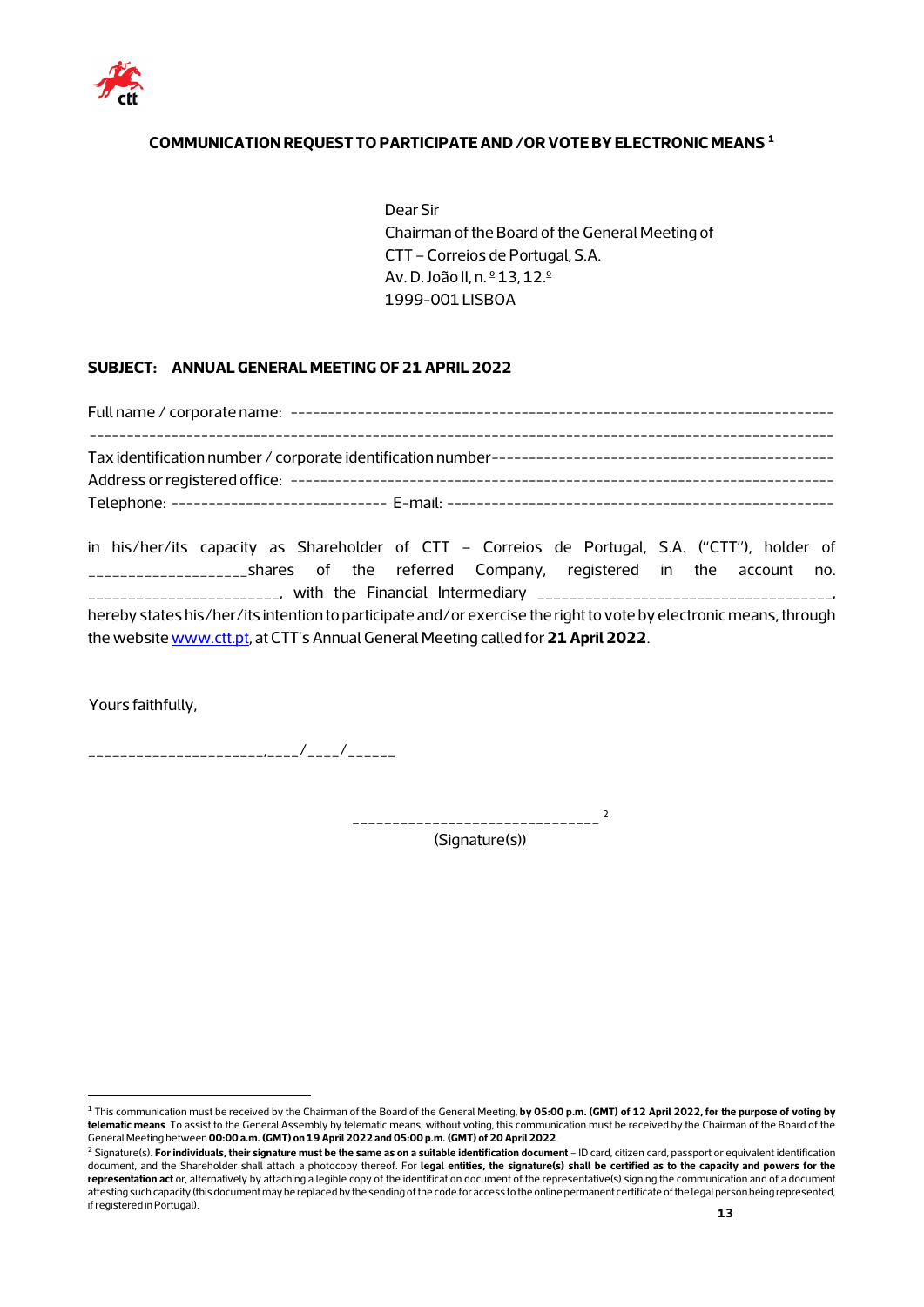

|                                                                                                                                            | VOTING BALLOT - VOTING BY CORRESPONDENCE 1<br><b>ANNUAL GENERAL MEETING OF 21 APRIL 2022</b><br>CTT - Correios de Portugal, S.A.                                                                                                                                                                                                                                                                                                                     |                  |                |         |  |  |
|--------------------------------------------------------------------------------------------------------------------------------------------|------------------------------------------------------------------------------------------------------------------------------------------------------------------------------------------------------------------------------------------------------------------------------------------------------------------------------------------------------------------------------------------------------------------------------------------------------|------------------|----------------|---------|--|--|
|                                                                                                                                            |                                                                                                                                                                                                                                                                                                                                                                                                                                                      |                  |                |         |  |  |
|                                                                                                                                            |                                                                                                                                                                                                                                                                                                                                                                                                                                                      |                  |                |         |  |  |
|                                                                                                                                            | Please show your vote with an X                                                                                                                                                                                                                                                                                                                                                                                                                      |                  |                |         |  |  |
| Agenda                                                                                                                                     |                                                                                                                                                                                                                                                                                                                                                                                                                                                      | <b>In Favour</b> | <b>Abstain</b> | Against |  |  |
| <b>Item One:</b>                                                                                                                           | To resolve on the 2021 financial statements, including the management<br>report, the individual and consolidated accounts, the corporate governance<br>report (that includes the report on remuneration), non-financial<br>information, including sustainability, and other corporate, supervisory and<br>audit information documents, which form the Integrated Report                                                                              |                  |                |         |  |  |
| <b>Item Two:</b>                                                                                                                           | To resolve on the profit allocation proposal for the 2021 financial year                                                                                                                                                                                                                                                                                                                                                                             |                  |                |         |  |  |
|                                                                                                                                            | <b>Item Three:</b> To generally appraise the Company's management and supervision                                                                                                                                                                                                                                                                                                                                                                    |                  |                |         |  |  |
| <b>Item Four:</b>                                                                                                                          | To resolve on the granting of authorization to the Board of Directors for the<br>acquisition and transfer of own shares by the Company and its subsidiaries                                                                                                                                                                                                                                                                                          |                  |                |         |  |  |
| <b>Item Five:</b>                                                                                                                          | To resolve on a reduction in share capital of up to 2.325.000 Euros for the<br>purpose of releasing excess capital, by means of cancellation of up to<br>4.650.000 shares representing up to 3,1% of the share capital already<br>acquired or to be acquired in connection with a share buyback program, as<br>well as on related reserves, and on the corresponding amendment to<br>paragraphs 1 and 2 of article 4 of the Articles of Association. |                  |                |         |  |  |
| The vote cast in this Voting Ballot refers to the proposals made available at CTT's registered office and on the website at<br>www.ctt.pt. |                                                                                                                                                                                                                                                                                                                                                                                                                                                      |                  |                |         |  |  |
| Signature(s)                                                                                                                               |                                                                                                                                                                                                                                                                                                                                                                                                                                                      |                  |                |         |  |  |

<span id="page-13-0"></span><sup>&</sup>lt;sup>1</sup> The Voting Ballot must be sent to the Chairman of the Board of CTT's General Meeting by 11:59 p.m. (GMT) of 18 April 2022 by registered mail to Av. D. João II, n.º 13, 12.º, 1999-001 Lisboa or **electronic mail** to assembleiageral@ctt.pt.

<span id="page-13-1"></span><sup>2</sup> Signature(s). For **individuals, their signature must be the same as on a suitable identification document – ID card, citizen card,** passport or equivalent identification document, and the Shareholder shall attach a photocopy thereof. For **legal entities, the signature(s) shall be certified as to the capacity and powers for the representation act** or, alternatively by attaching a legible copy of the identification document of the representative(s) signing the communication and of a document attesting such capacity (this document may be replaced by the sending of the code for access to the online permanent certificate of the legal person being represented, if registered in Portugal).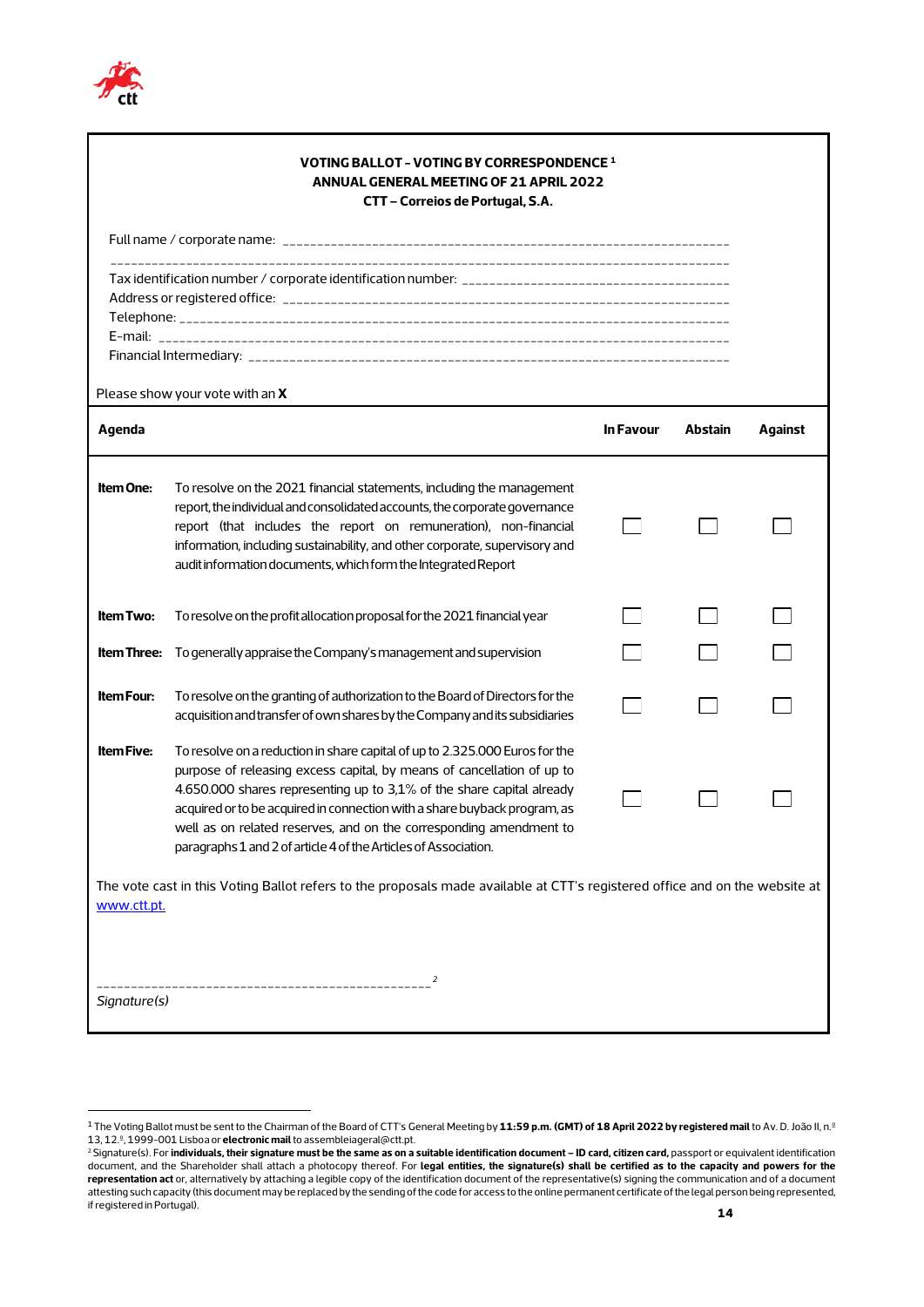

## **ITEM 1 OF THE AGENDA**

**To resolve on the 2021 financial statements, including the management report, the individual and consolidated accounts, the corporate governance report (that includes the report on remuneration), non-financial information, including sustainability, and other corporate, supervisory and audit information documents, which form the Integrated Report**

Under this item, CTT – Correios de Portugal, S.A.'s financial statements for the 2021 financial year, including the management report, the individual and consolidated accounts, the corporate governance report (that includes the report on remuneration), non-financial information, including sustainability, and other corporate, supervisory and audit information documents, which form the Integrated Report, issued/approved, as applicable, by the Company's Board of Directors, Audit Committee and the Statutory Auditor, are presented for approval to the Annual General Meeting, which are fully disclosed at CTT's registered office and at:

*[https://www.ctt.pt/grupo-ctt/investidores/informacao-financeira/contas-consolidadas?language\\_id=1](https://www.ctt.pt/grupo-ctt/investidores/informacao-financeira/contas-consolidadas?language_id=1)*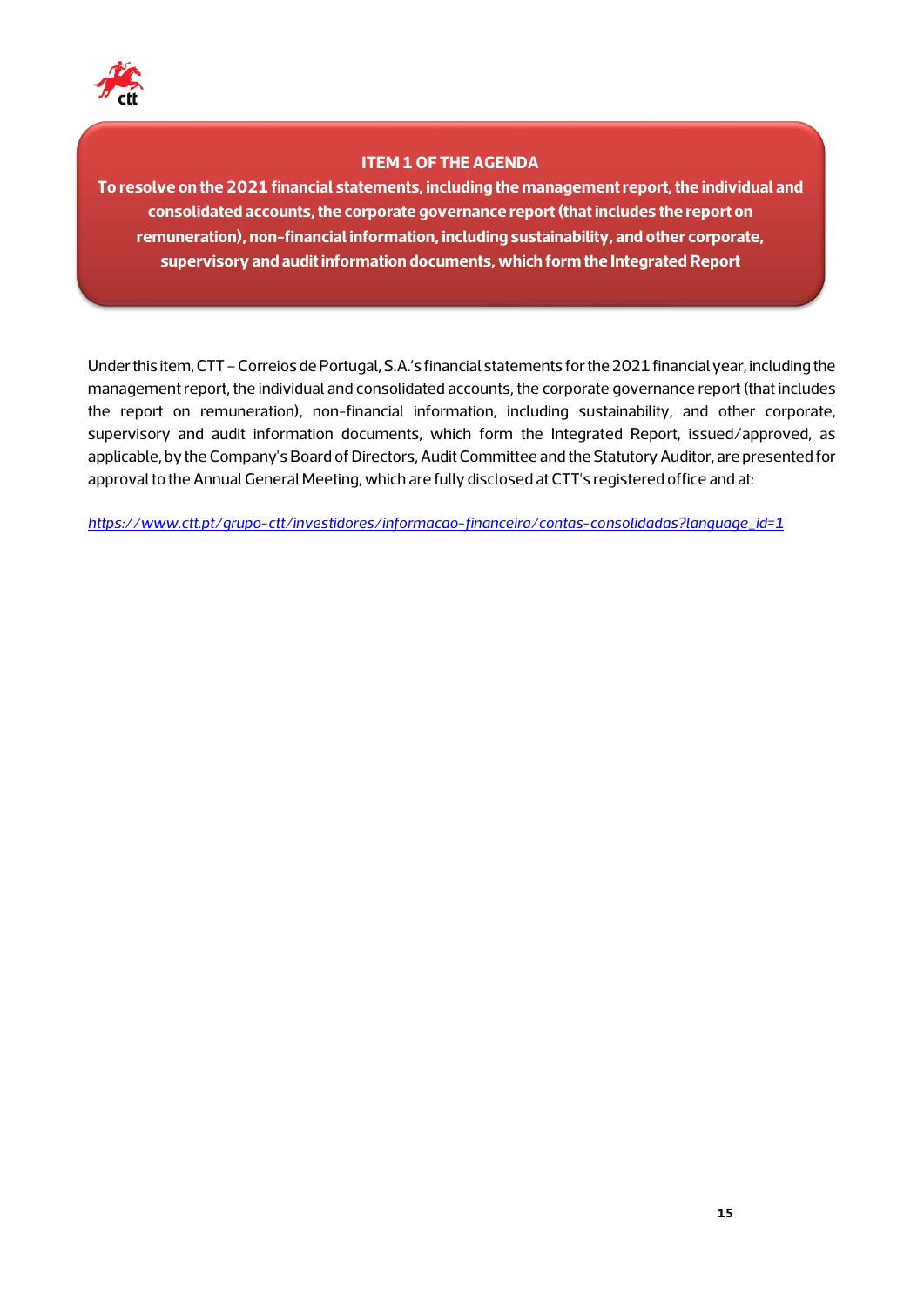

## **ITEM 2 OF THE AGENDA**

**To resolve on the profit allocation proposal for the 2021 financial year** 

The following proposal is hereby submitted for approval at the Annual General Meeting submitted by the Board of Directors of the Company:

"Under the terms of article 23 of the Articles of Association of CTT - Correios de Portugal, S.A. ("CTT" or "Company"), the annual net profit, duly approved, will be appropriated as follows:

- a) a minimum of 5% will be transferred to the legal reserve, until the required amount is reached;
- b) a percentage will be distributed to the shareholders as dividends and as decided by the General Meeting;
- c) the remaining amount will be appropriated as deliberated by the General Meeting in the interest of the Company.

Under the terms of article 295(1) of the Portuguese Companies Code ("PCC"), a minimum of 5% is intended for the constitution of the legal reserve and, if necessary, its reintegration until this reserve reaches 20% of the share capital. As the share capital is €75,000,000.00, 20% is calculated at €15,000,000.00, whereby the legal reserve as of 31 December 2021 corresponds to the minimum amount required by the Articles of Association and the PCC.

Pursuant to article 294(1) of the PCC, save for another bylaw provision or a resolution passed with a majority of 3/4 of the votes corresponding to the share capital in a General Meeting called for that purpose, half of the financial year's distributable profits must be distributed to shareholders, as set out by law. CTT's Articles of Association contain no provision contrary to the referenced legal provision.

Distributable profits are the financial year's net profit after the constitution or increase of the legal reserve and after negative retained earnings have been covered, if applicable. As of 31 December 2021, the legal reserve is fully constituted and retained earnings are positive. For the financial year ended 31 December 2021, net profit for the year in the individual accounts amounted to €37,680,272.00.

Given the accounting rules in force, an amount of €3,618,283.00 is already reflected in the stated net profit regarding profit sharing with CTT employees and executive Board members.

Accordingly, and in compliance with the provisions applicable under the law and the Articles of Association, the Board of Directors proposes that:

a) The net profit for the 2021 financial year, totaling €37,680,272.00, as per the individual financial statements, is allocated as follows:

| $(6.12 \,\mathrm{per\, share})$ |
|---------------------------------|
|                                 |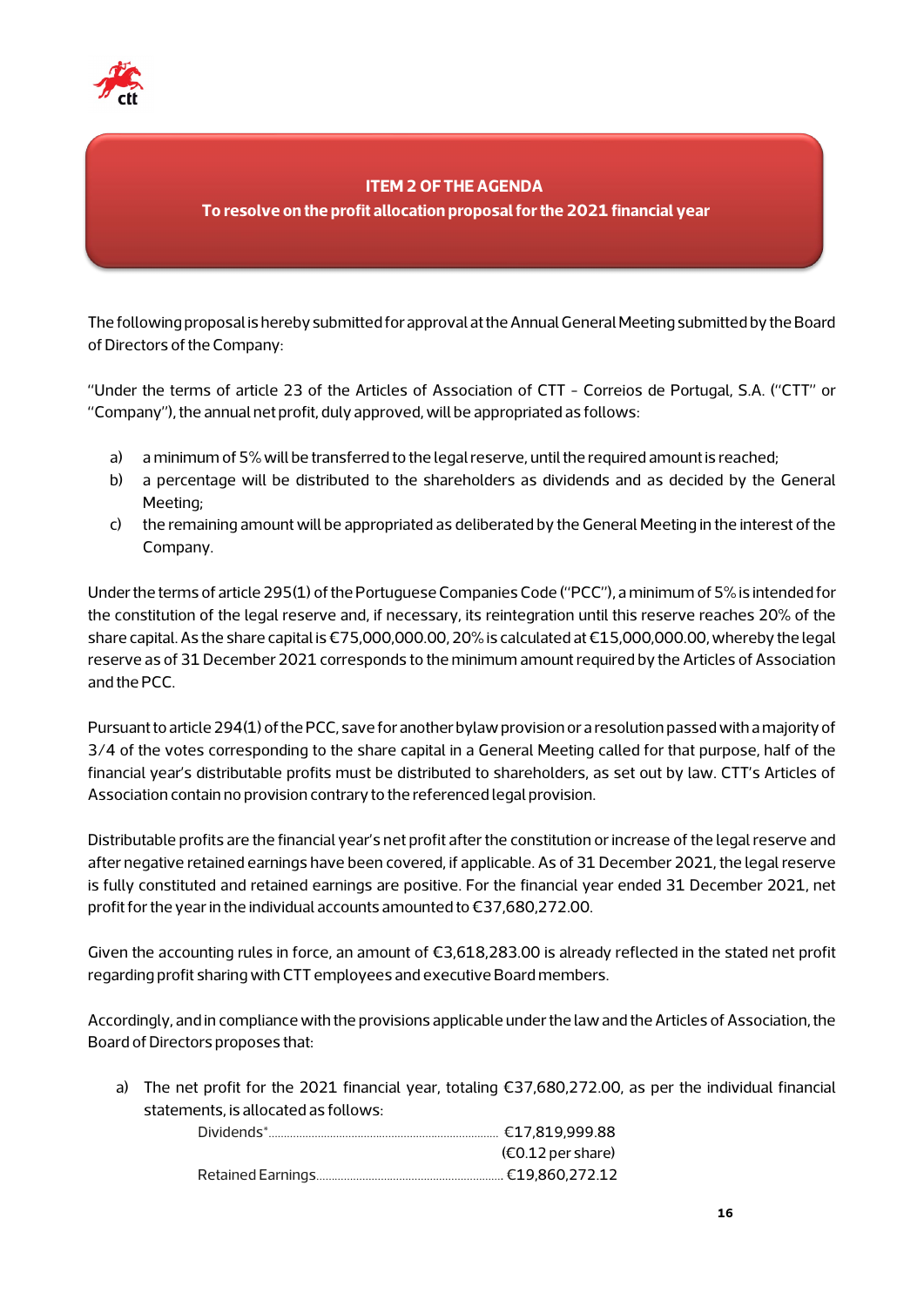

b) A maximum amount of €3,618,283.00 (already considered in the individual financial statements) is allocated to CTT employees and executive Board members as profit sharing.

\* Excludes own shares held by the company (currently 1.500.001 own shares); in the event, at the payment date, that the number of own shares is changed, the total amount of the dividends is adjusted preserving the value of €0.12 per share.

Lisbon, 16 March 2022

The Board of Directors, *(Illegible signatures)"*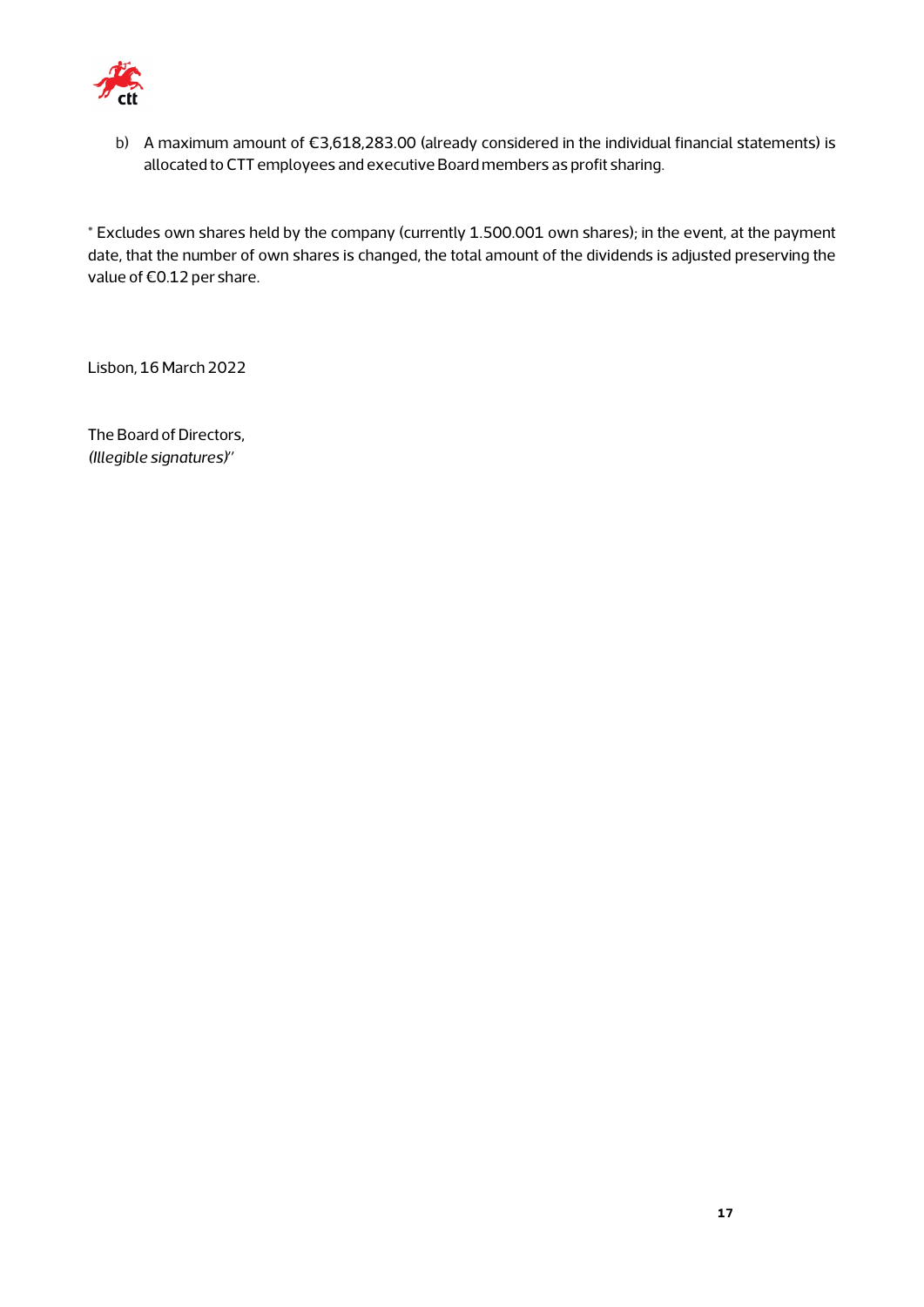

## **ITEM 3 OF THE AGENDA**

### **To generally appraise the Company's management and supervision**

The following proposal is hereby submitted for approval at the Annual General Meeting submitted between 10 and 15 March 2022 by the following entities: Global Portfolio Investments, S.L., Manuel Champalimaud SGPS, S.A., Fidelidade –Companhia de Seguros, S.A. and Greenwood Builders Fund I, LP

- **"**A) Under article 376(1)(c) and article 455(1) of the Portuguese Companies Code, the Annual General Meeting should generally appraise the management and supervision of the Company;
- B) In 2021, the Board of Directors of CTT performed with commitment, professionalism and diligence its functions of management of the Company, in order to meet the interests of Shareholders and other stakeholders;
- C) In turn, CTT's supervisory bodies (Audit Committee and Statutory Auditor) performed their duties as provided for by law and the Articles of Association with commitment, professionalism, and diligence throughout the 2021 financial year, also contributing to the fulfilment of said interests.

#### **Thus, it is hereby proposed that CTT's 2022Annual General Meeting approves**:

- 1. A vote of positive appreciation and praise for the Company's Board of Directors, and each of its members, on the performance of their management functions during the financial year of 2021;
- 2. A vote of positive appreciation and praise for the supervisory bodies, and each of its members, referred to in recital C) above on the performance of their supervisory functions during the financial year of 2021."

According to the documentation made available to the Company, the subscribers of this proposal are Shareholders holding jointly more than 2% of the share capital."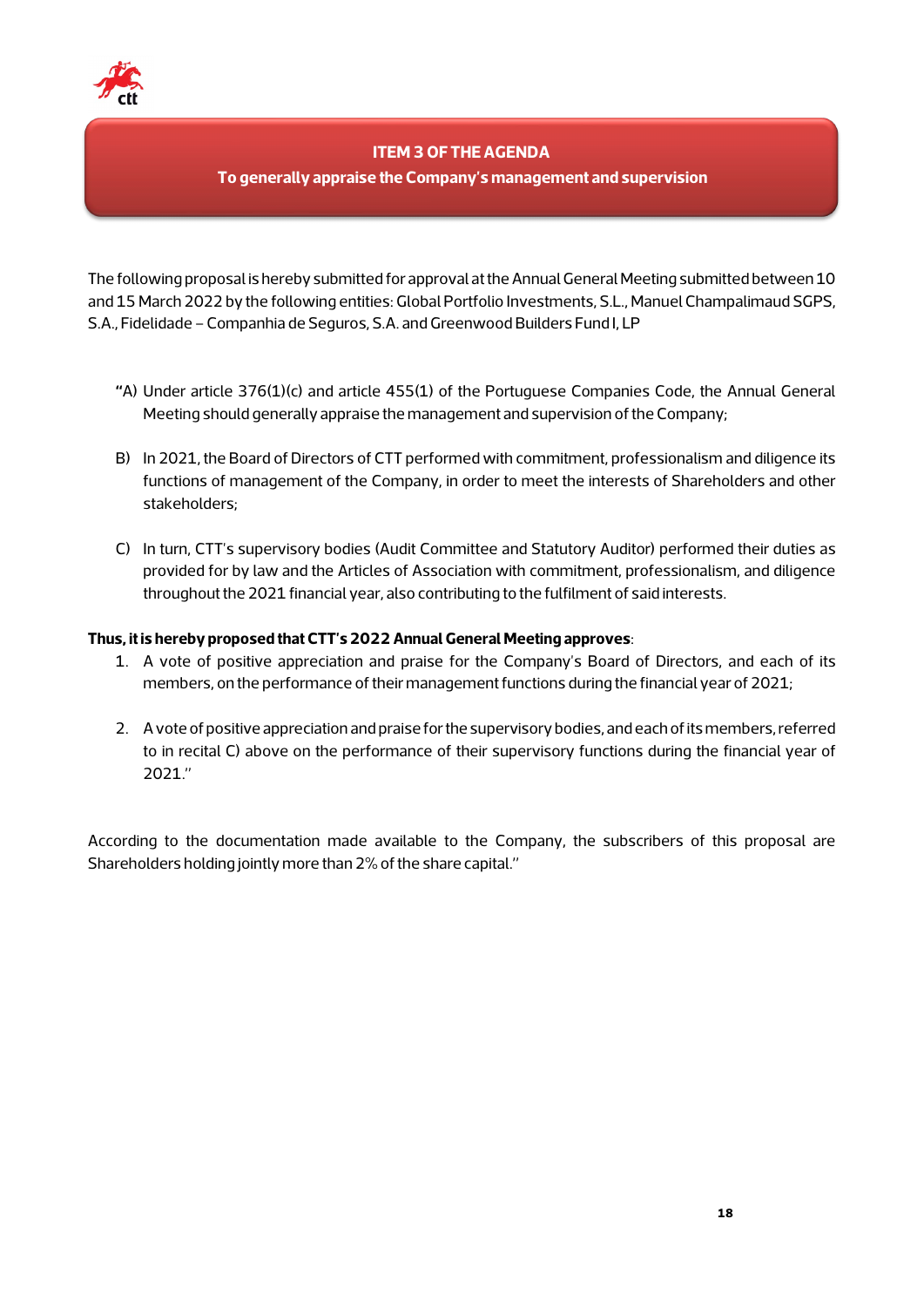

## **ITEM 4 OF THE AGENDA**

**To resolve on the granting of authorisation to the Board of Directors for the acquisition and transfer of own shares by the Company and by its subsidiaries**

Under this item, the following Company's Board of Directors proposal is presented for approval to the Annual General Meeting:

#### **"Whereas:**

- I. Under article 5(1) of the Articles of Association of CTT Correios de Portugal, S.A. (the "Company" or "CTT"), the Company may carry out all legally admissible transactions over any of its own securities;
- II. Under articles 319 and 320 of the Portuguese Companies Code (PCC), the acquisition and disposal of own shares usually require, General Meeting's approval;
- III. The approval by the Annual General Meeting of 21 April 2021 of the remuneration policy and plan to grant stock options on shares representing CTT's share capital to CTT's executive directors, as well as the long-term incentive program – options plan for directors and managers of subsidiary companies, (hereinafter "directors") results in the Company being required to deliver shares representing its share capital to the referred Plan participants, as long term variable remuneration in the case of executive directors and as long-term incentives in the case of directors, and that Regulation (EU) No. 596/2014 of the European Parliament and of the Council of 16 April and Delegated Regulation (EU) No. 2016/1052 of the Commission of 8 March, establish an exemption regime from the general market abuse regime applicable to certain share buyback programs, namely those aimed at fulfilling obligations arising from stock option programs for workers or members of the management bodies;
- IV. It is also convenient that the Company may use, in general terms, the possibilities inherent to operations of acquisition and disposal of own shares, this same interest existing in relation to current and/or future subsidiary companies ("Subsidiary Companies"), aiming at practicing any acts necessary or convenient to the pursuit of the Company's interest; and
- V. In the scope of the approval and implementation of such operations as results from point III above, it is appropriate and/or necessary to further safeguard compliance with: (1) the rules and best practices applicable to share buy-back programmes over own shares, (in case of transactions executed within or outside the scope of such programmes, namely with objectives other than those set out thereto), considering, in general, the provisions of Article 5 of Regulation (EU) no. 596/2014 of the European Parliament and of the Council of 16 April and of the Delegated Regulation (EU) no. 2016/1052, of the Commission, of 8 March and in particular the objectives of such programmes provided for therein (including, inter alia, the reduction of the issuer's capital and compliance with stock option programs for employees or members of the board of directors); (2) the rules applicable to the acquisition and disposal of own shares (namely the rules referred to in the preceding Recitals); as well as (3) other corporate and regulatory rules applicable to the Company.

#### **The Board of Directors proposes the Company's General Meeting to pass a resolution:**

**1.** Authorizing the acquisition of own shares, by the Company or any Subsidiaries of own shares, already issued or to be issued, in any of its forms, including rights to the purchase or allocation thereof, subject to a decision by the acquirer's managing body, and subject to the following terms: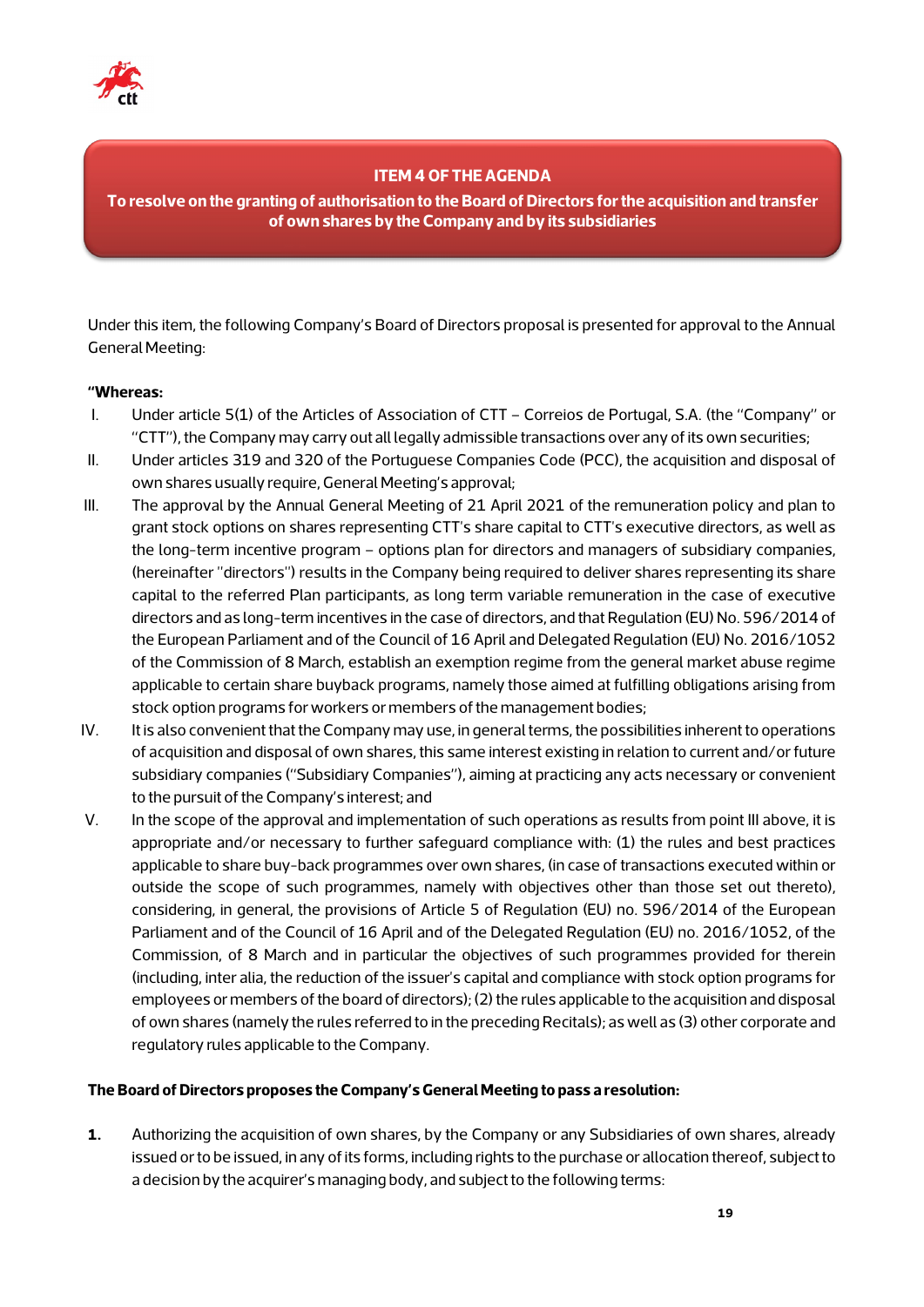

- **(a) Maximum number of shares to be acquired:** up to the limit of holding corresponding to 10% (ten per cent) of the Company's share capital, minus the disposals carried out at any given time, notwithstanding the exceptions set out in article 317(3) of the Portuguese Companies Code and the number of shares required to comply with the acquirer's obligations by law, contract or terms of issuance of securities or other instruments, and subject, if applicable, to a subsequent transfer, as provided by law, of shares that exceed such limit;
- **(b) Period in which the transaction can be carried out:** within 18 (eighteen) months, as of the date of this resolution;
- **(c) Forms of acquisition:** subject to the mandatory conditions, terms and limits established by law (including, to the extent applicable, the framework referred to in Recitals III and V above), **(i)** the voluntary acquisition of shares or rights of acquisition or allocation of shares may be carried out for consideration, for any legally permitted purpose and in any form, in a regulated market or outside of a regulated market, through private negotiation (namely via a swap) or through an offer to the public, in compliance with the legally established principle of equality of Shareholders, namely through transactions carried out with entities appointed by the management body of the acquirer (according to criteria in which the possible quality of Shareholder is not a relevant factor, including, namely financial institutions with which the Company or any Subsidiaries has entered or may enter into equity swap agreements or other similar financial instruments); or **(ii)** the acquisition, by any means, to enable, or as a consequence of, compliance with an obligation arising from law or contract (including, namely, the contractual undertaking to implement the Plan or any other share or options allocation plan of the Company or a Subsidiary), or conversion or exchange of securities or other convertible or exchangeable instruments, issued by the Company or Subsidiaries, in accordance with the respective issuance terms or agreements executed in connection with the abovementioned conversion or exchange;
- **(d) Minimum and maximum considerations for the acquisitions:** the price of acquisition for consideration: **(i)** shall fall within a range of 10% (ten per cent), below and above, the share prices of the Company's shares on the regulated market Euronext Lisbon, at the close of the market session immediately prior to the acquisition date or date on which the share acquisition or allocation right is granted; or **(ii)** shall correspond to the acquisition price determined by law, an agreement or the Company's or Subsidiaries' terms of issuance of securities or other instruments convertible to or exchangeable with shares (including, namely, the price resulting from traded financial instruments or an agreement entered into concerning said issuance, conversion or swap);
- **(e) Moment of acquisition:** to be freely determined by the management body of the acquiring company, taking into account market conditions and the convenience or the obligations of the acquiring company, the Company or Subsidiaries, and to be carried out one or more times and in the proportions defined by said management body.
- **2.** Authorizing the disposal of own shares by the Company or any Subsidiaries, subject to a decision by the disposing company's management body, and subject to the following terms:
	- **(a) Minimum number of shares to be disposed:** the amount sufficient for compliance with an undertaking, arising, namely, by law, agreement or a resolution approving the issuance of securities;
	- **(b) Period in which the disposal can be carried out:** within 18 (eighteen) months, as of the date of this resolution;
	- **20** compliance with the legally established principle of equality of Shareholders, in a regulated **(c) Form of disposal:** subject to mandatory conditions, terms and limits established by law (including, to the extent applicable, the framework referred to in Recitals III and V above), **(i)** the voluntary disposal of shares carried out for consideration, for any legally permitted purpose and in any form, namely through a sale or swap, through a private negotiation or through an offer to the public, in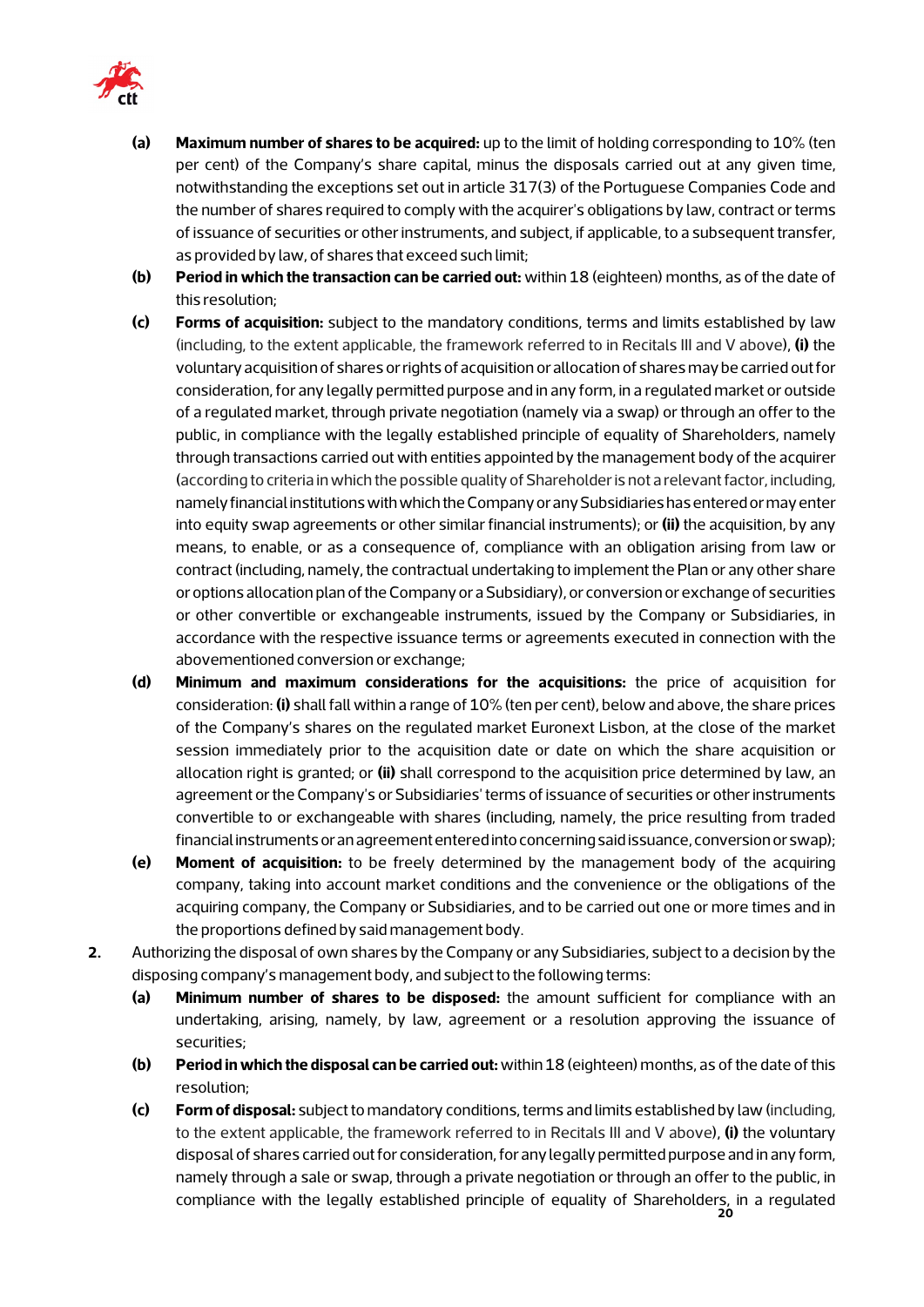

market or outside a regulated market, to entities appointed by the management body of the disposing company (according to criteria in which the possible quality of Shareholder is not a relevant factor, including, namely, the financial institution with which the Company or any Subsidiary has entered into equity swap agreements or other similar financial instruments); or **(ii)**  the transfer, in any form, resolved within, or in connection with, the proposal of allocation of profits or distribution of reserves in kind; or **(iii)** the disposal, in any form, to enable, or as a consequence of, compliance with an obligation arising from law, contract or issuance of securities or other instruments by the Company or Subsidiary (including, namely, agreements related to said issuance or the contractual undertaking to implement the Plan or any other share or options allocation plan of the Company or a Subsidiary);

- **(d) Minimum price: (i)** consideration of no more than 10% (ten per cent) below the share prices for the Company's shares on the regulated market Euronext Lisbon, at the close of the market session immediately prior to the date of disposal, or **(ii)** the price which is determined by law, an agreement or the terms and conditions of the sale offer to the public of the Company's shares, launched by the latter or by its Shareholders, or of the issuance of securities by the Company or a Subsidiary (including, namely, the issuance of securities or other convertible or exchangeable instruments, an agreement entered into concerning such issuance, conversion or swap or the contractual undertaking to implement the Company's or Subsidiaries' share or option allocation plan);
- **(e) Moment of disposal:** to be freely determined by the management body of the disposing company, taking into account any undertakings and, whenever possible, market conditions and the convenience or obligations of the disposing company, the Company or another Subsidiary, and to be carried out one or more times and in the proportions defined by said management body.
- **3.** To approve that the Company's Board of Directors be informed, in a non-binding manner and notwithstanding its discretion to act within the framework set by the abovementioned authorisations, of the following recommendations for the acquisition and disposal of own shares, to be taken in consideration by the Board of Directors in light of the circumstances deemed relevant and without prejudice to the compliance with the applicable legal provisions (namely, to the extent applicable, the framework referred to in Recitals III and V above and the exemption regime provided for in Regulation (EU) No. 596/2014, of the European Parliament and of the Council, of 16 April, and in Delegated Regulation (EU) No. 2016/1052, of the Commission, of 8 March), the following practices (advisable or necessary for the purposes of benefiting from said exemption, to the extent applicable) regarding the possible acquisition and disposal of own shares:
	- **(a)** Public disclosure, before commencing said transactions, of the contents of the abovementioned authorisations;
	- **(b)** Maintenance of a registry for each transaction undertaken pursuant to the abovementioned authorisations and its disclosure to the public and/or to the competent authority under the applicable legal and regulatory terms;
	- **(c)** Execution of the transactions in a timing, form and volume that does not interfere with the regular functioning of the market, namely avoiding their execution during sensitive times of trading (in particular, during the opening and closing of the session and during the auction phase), at times of market disruption and/or at times close to the disclosure of inside information and/or in periods of deferral of its public disclosure or in closed periods (without prejudice of the regime applicable to time scheduled programmes);
	- **(d)** Execution of the acquisitions for a price not exceeding the highest between the price of the last independent transaction and the price of the current independent bid of highest amount at the time of the acquisition in the trading venue on which the acquisition is carried out; and
	- **(e)** Limitation of the acquisitions on any trading day to 25% of the daily average trading volume in the trading venue on which the acquisition is carried out.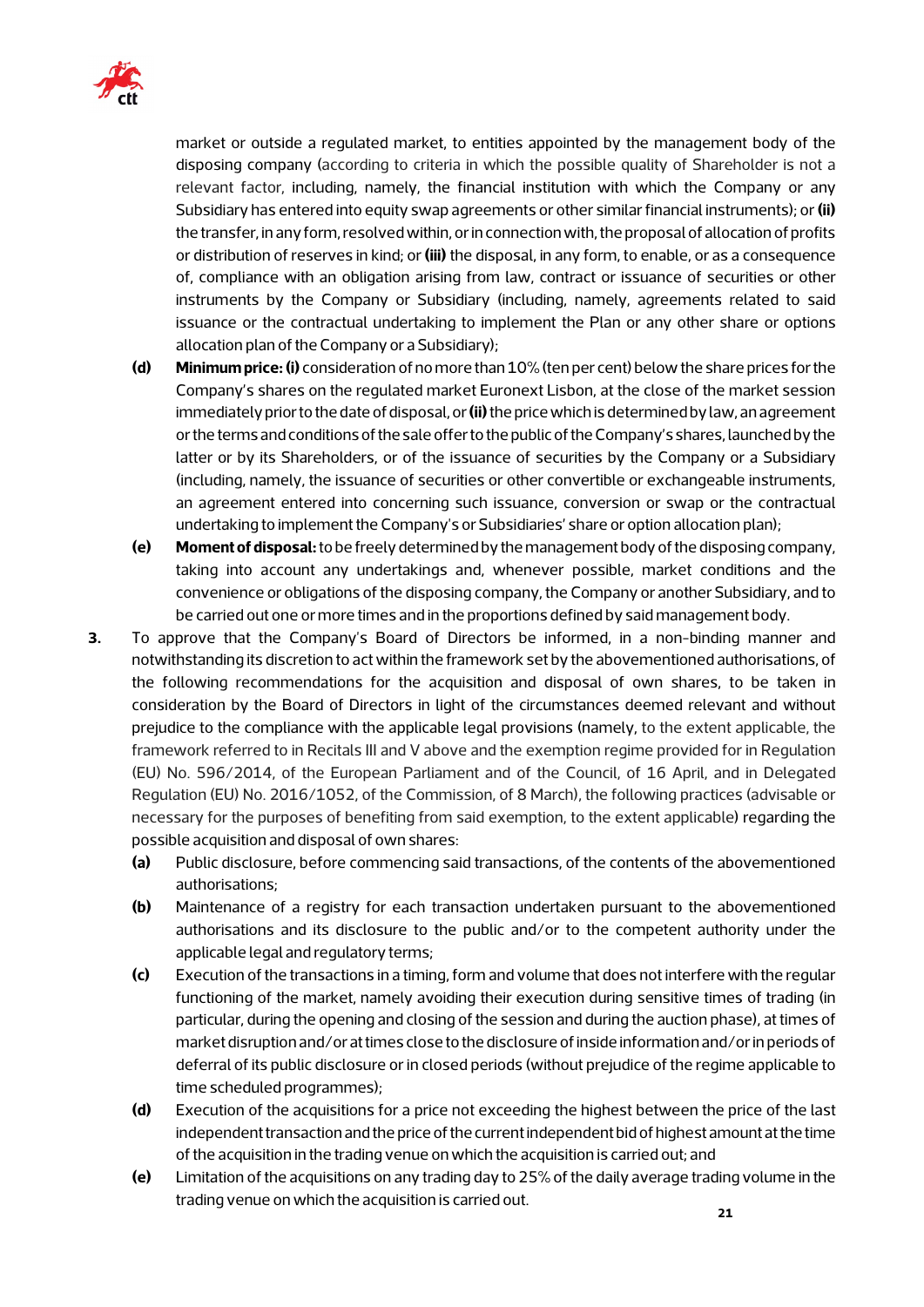

**4.** Where necessary for the purposes of compliance with the applicable legislation, in particular Regulation (EU) No 596/2014 of the European Parliament and of the Council of 16 April and Commission Delegated Regulation (EU) No 2016/1052 of 8 March, and/or the determinations of the competent supervisory authority, to authorize the Board of Directors (which may delegate such powers to the Executive Committee) to conform and set the exact terms and conditions of the buyback program within the framework referred to in Recital III and, in general, to perform all acts necessary or convenient for its full implementation and execution, in all cases under the terms and conditions of this proposed resolution.

Lisbon, 16 March 2022

For the Board of Directors, *(Illegible signatures)"*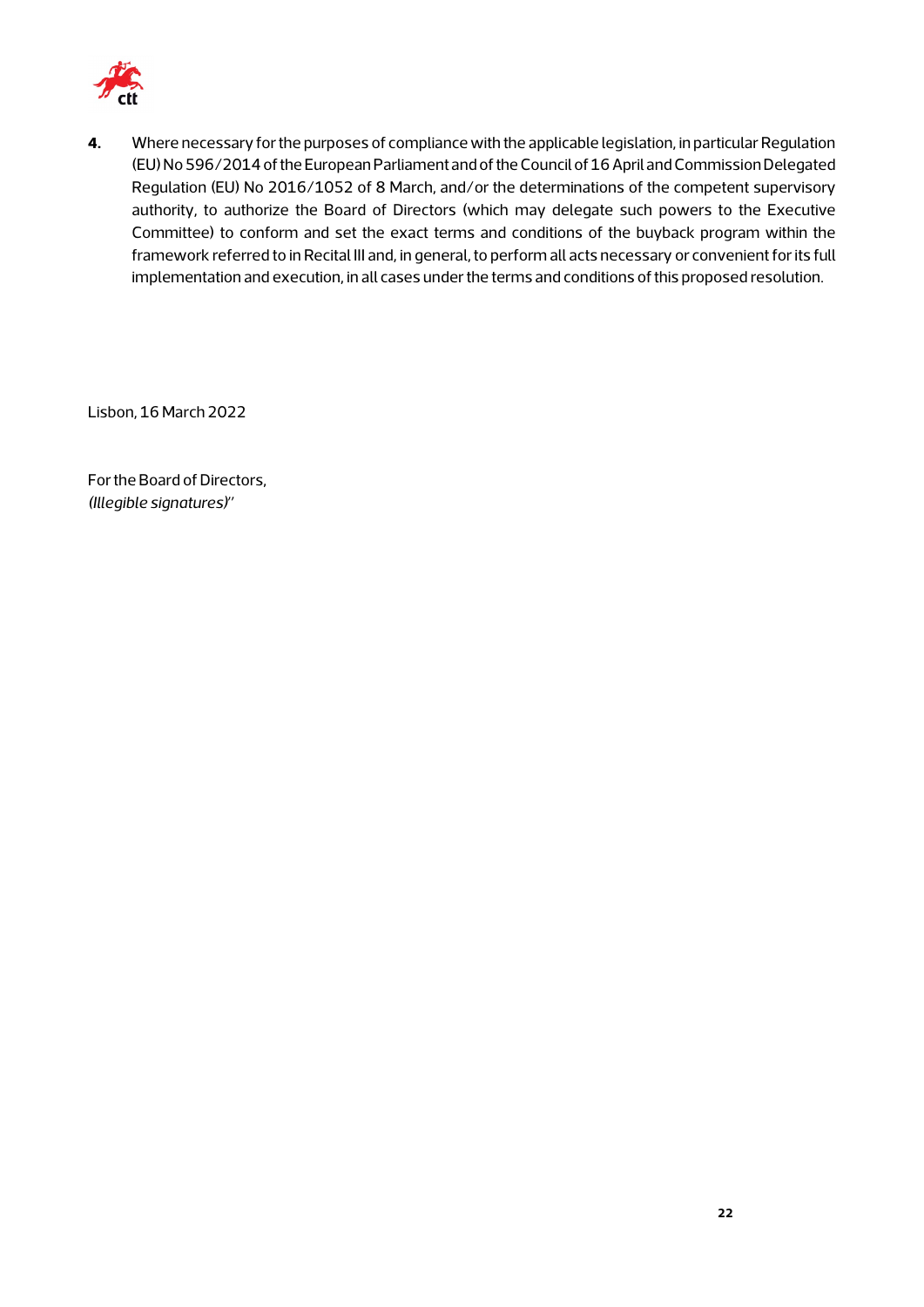

## **ITEM 5 OF THE AGENDA**

**To resolve on a reduction in share capital of up to 2.325.000 Euros for the purpose of releasing excess capital, by means of cancellation of up to 4.650,000 shares representing up to 3,1% of the share capital already acquired or to be acquired in connection with a share buyback program, as well as on related reserves, and on the corresponding amendment to paragraphs 1 and 2 of article 4 of the Articles of Association**

Under this item, the following Company's Board of Directors proposal is presented for approval to the Annual General Meeting:

#### "**Whereas:**

- A) The Board of Directors announced on 16 March 2022 its intention to implement a share buyback programme in the amount of up to 4.650,000 (four million, six hundred and fifty thousand) shares representing up to 3,1% of the share capital with the purpose of reducing the share capital through the cancellation of own shares acquired in the context of the programme as set forth in Regulation (EU) no. 596/2014 of the European Parliament and of the Council of 16 April regarding market abuse and related regulations;
- B) Such share buyback programme has already been initiated and shall be concluded until 18 December 2022;
- C) Within the terms of article 95 of the Companies Code, the share capital reduction shall not be resolved if the company's net worth fails to exceed the new capital in, at least, 20%;
- D) To the extent required, in mandatory terms, by sub-paragraph b) of paragraph 2 of article 463 of the Companies Code, the Company must create a special reserve in an amount equivalent to the par value of any own shares to be cancelled acquired following this resolution and, accordingly, in what regards the shares to be acquired, this requirement shall be complied with.

#### **It is hereby proposed that it is resolved:**

1) To reduce the share capital in up to 2.325.00 Euros (two million, three hundred and twenty five thousand euros), equivalent to the cancellation of up to 4.650,000 (four million, six hundred and fifty thousand) own shares already acquired or to be acquired until 18 December 2022 in the context of the share buyback programme that the Board of Directors announced on 16 March 2022 and is currently ongoing, being such capital reduction intended for the special purpose of implementing the share buyback programme and corresponding release of capital in excess.

As results from the balance sheet dated 31 December 2021 and approved under item 1 on the agenda, as well as from the application of results approved under item 2 on the agenda, upon implementation of the proposed share capital reduction the net worth of the Company will exceed the new capital in more than 20%, and therefore the requirement provided for under article 95 of the Companies Code is complied with.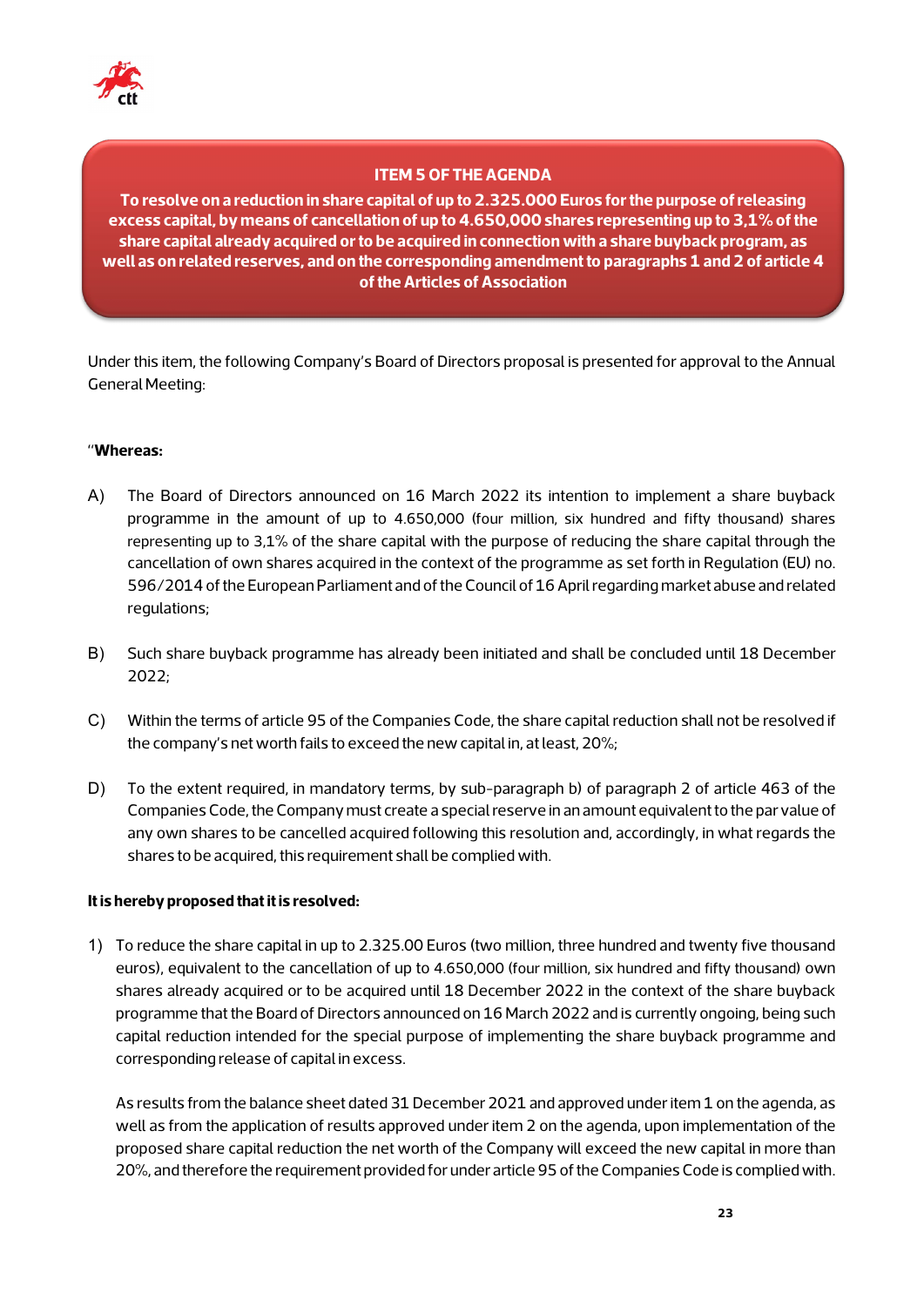

The acquisitions of own shares in the context of the share buyback programme to be cancelled through the execution of this resolution shall be implemented in the terms and conditions approved by the Board of Directors under the authorization for the acquisition of shares of the Company granted by the General Meeting of 21 April 2021 – the renewal of which is subject to resolution of this General Meeting – as disclosed to the market in due time, notably in what regards quantities, duration, addressees and price.

- 2) To approve that the reduction is limited to the amount corresponding to the own shares that until 18 December 2022 have been acquired and cancelled;
- 3) That all other terms and conditions for the implementation of the share buyback and of the corresponding share capital reduction be established by the Board of Directors;
- 4) To approve the creation, to the extent required, in a mandatory manner, by sub-paragraph b) of paragraph 2 of article 463 of the Companies Code, of a special reserve equivalent to the par value of the own shares to be cancelled that have been acquired in implementation of this resolution;
- 5) To modify, as a result of the share capital reduction resolved herein and effective as from the date of the same, paragraphs 1 and 2 of article 4 of the Articles of Association, which shall read as follows:

## "ARTICLE 4

## Share Capital

1. The share capital is of seventy-two million, six hundred and seventy-five thousand euros, fully subscribed and paid up.

2. The share capital is represented by one hundred and forty-five million, three hundred and fifty thousand shares, with the nominal value of fifty cents of Euro each.

- $3. (...)$ .
- $4. ( ...)$ ."
- 6) That the implementation of this proposal be subject to the existence of the necessary market conditions and financial and accounting situation;
- 7) That the wording of paragraphs 1 and 2 of article 4 of the Articles of Association, as now approved, be deemed automatically and proportionally adjusted in the event the capital reduction as actually implemented is smaller.

Lisboa, 16 de março de 2022

Pelo Conselho de Administração, *(Assinaturas ilegíveis)"*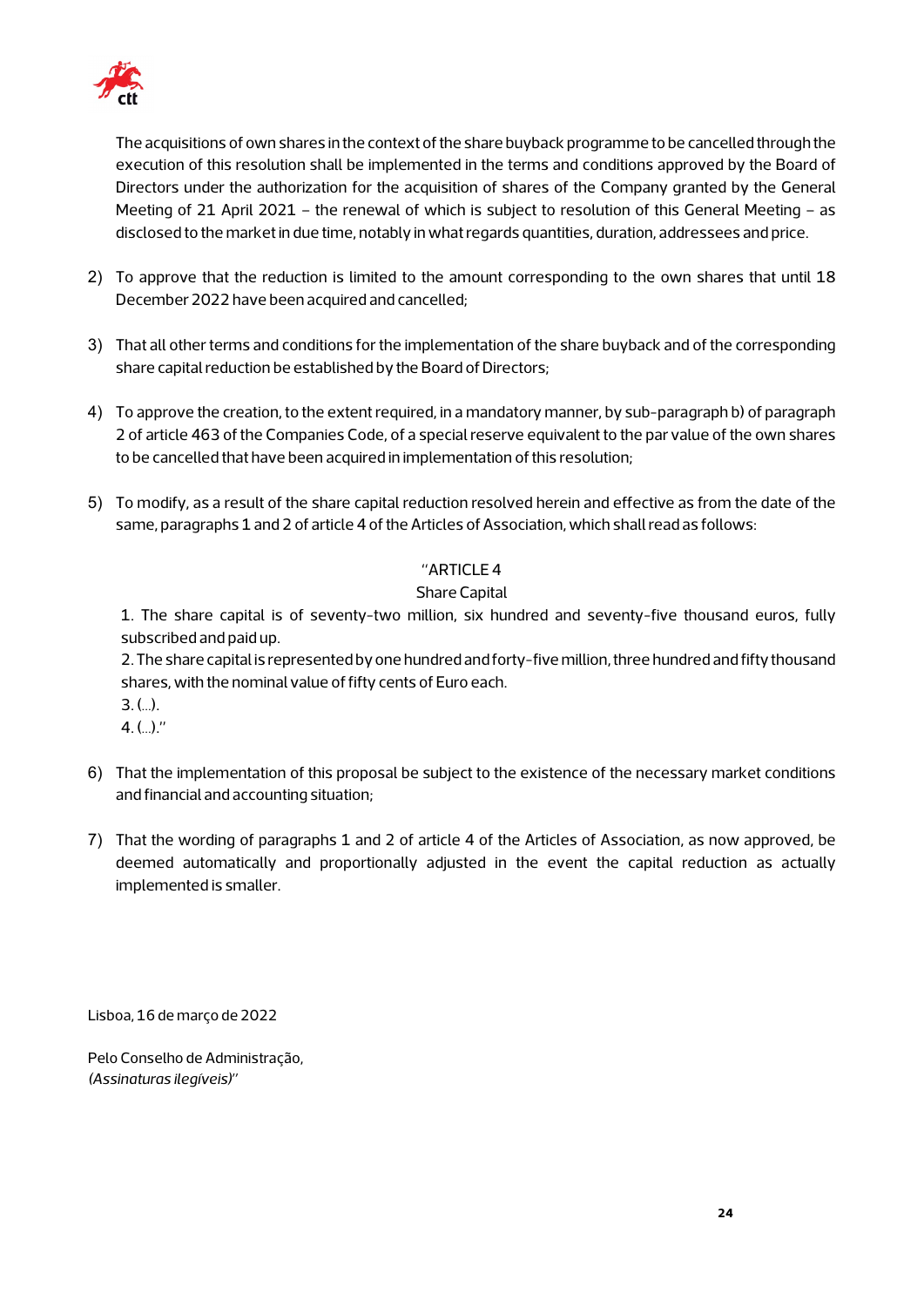

## *CORPORATE BODIES*

#### *BOARD OF THE GENERAL MEETING:*

| Chairman:        | Pedro Miguel Duarte Rebelo de Sousa       |
|------------------|-------------------------------------------|
| Vice-Chairwoman: | Teresa Sapiro Anselmo Vaz Ferreira Soares |

#### *BOARD OF DIRECTORS <sup>1</sup> :*

| <b>Chairman</b> | Raul Catarino Galamba de Oliveira                               |
|-----------------|-----------------------------------------------------------------|
| <b>Members</b>  | João Afonso Ramalho Sopas Pereira Bento                         |
|                 | António Pedro Ferreira Vaz da Silva                             |
|                 | Guy Patrick Guimarães de Goyri Pacheco                          |
|                 | João Carlos Ventura Sousa                                       |
|                 | João Miguel Gaspar da Silva                                     |
|                 | Maria Luísa Coutinho Ferreira Leite de Castro Anacoreta Correia |
|                 | Steven Duncan Wood                                              |
|                 | Duarte Palma Leal Champalimaud                                  |
|                 | Isabel Maria Pereira Aníbal Vaz                                 |
|                 | Jürgen Schröder                                                 |
|                 | Margarida Maria Correia de Barros Couto                         |
|                 | María del Carmen Gil Marín                                      |
|                 | Susanne Ruoff                                                   |

#### *EXECUTIVE COMMITTEE:*

| <b>Chairman:</b> | João Afonso Ramalho Sopas Pereira Bento |
|------------------|-----------------------------------------|
| <b>Members:</b>  | António Pedro Ferreira Vaz da Silva     |
|                  | Guy Patrick Guimarães de Goyri Pacheco  |
|                  | João Carlos Ventura Sousa               |
|                  | João Miquel Gaspar da Silva             |

#### *AUDIT COMMITTEE:*

| l Chairwoman: | Maria Luísa Coutinho Ferreira Leite de Castro Anacoreta Correia |
|---------------|-----------------------------------------------------------------|
| Members:      | Steven Duncan Wood<br>María del Carmen Gil Marín                |

<sup>1</sup> Members elected on the Annual General Meeting held on 29 April 2020. João Eduardo Moura da Silva Freixa, elected on that date as Non-executive Member of the Board of Directors resigned on 10 December 2020 with legal effect on 31 January 2021.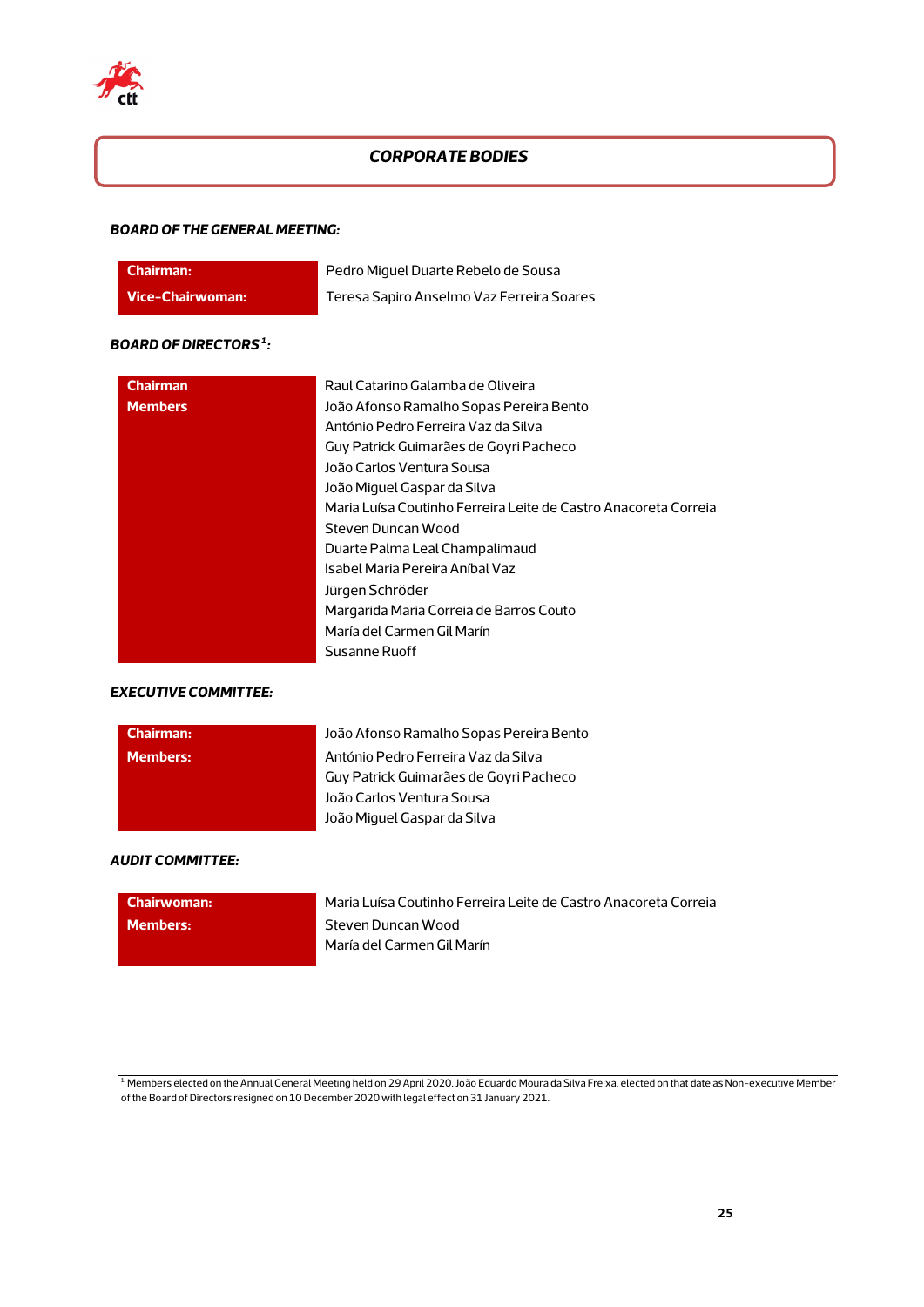

#### *REMUNERATION COMMITTEE:*

| l Chairman:     | Fernando Paulo de Abreu Neves de Almeida |
|-----------------|------------------------------------------|
| <b>Members:</b> | Manuel Carlos de Melo Champalimaud       |
|                 | Christopher James Torino                 |

#### *STATUTORY AUDITOR 2:*

| <b>Effective Statutory Auditor:</b> | Ernst & Young Audit & Associados – SROC, S.A., with registered office at<br>Avenida da República, n.º 90, 6.º, 1600-206 Lisboa, with the taxpayer no.<br>505 988 283, registered with the Chamber of Chartered Accountants<br>under no. 178 and with the Portuguese Securities and Exchange<br>Commission under no. 20161480, represented by Luís Pedro<br>Magalhães Varela Mendes, married, with the citizen card no.<br>121506625, with taxpayer no. 222692439, registered with the<br>Chamber of Chartered Accountants under no. 1841, or by Rui Abel Serra |
|-------------------------------------|----------------------------------------------------------------------------------------------------------------------------------------------------------------------------------------------------------------------------------------------------------------------------------------------------------------------------------------------------------------------------------------------------------------------------------------------------------------------------------------------------------------------------------------------------------------|
|                                     | Martins, married, with the citizen card no. 09133435, with taxpayer no.<br>185813054, registered with the Chamber of Chartered Accountants<br>under no. 1119, whose professional address is the aforementioned.                                                                                                                                                                                                                                                                                                                                                |
| <b>Alternate Statutory Auditor:</b> | João Carlos Miguel Alves, with the citizen card no. 11875563, with<br>taxpayer no. 201621231, registered with the Chamber of Chartered<br>Accountants under no. 896, with professional address in Avenida da<br>República, n. º 90, 6.º, 1600-206 Lisboa.                                                                                                                                                                                                                                                                                                      |

#### *COMPANY SECRETARY:*

| <b>Effective Company</b><br>Secretary: | Maria da Graça Farinha de Carvalho |
|----------------------------------------|------------------------------------|
| Alternate Company<br>Secretary:        | Isabel Maria Mateus Quintela       |

**<sup>2</sup>** Elected at the Annual General Meeting held on 29 April 2020, for the term of office 2021/2023, with effect from 1 January 2021.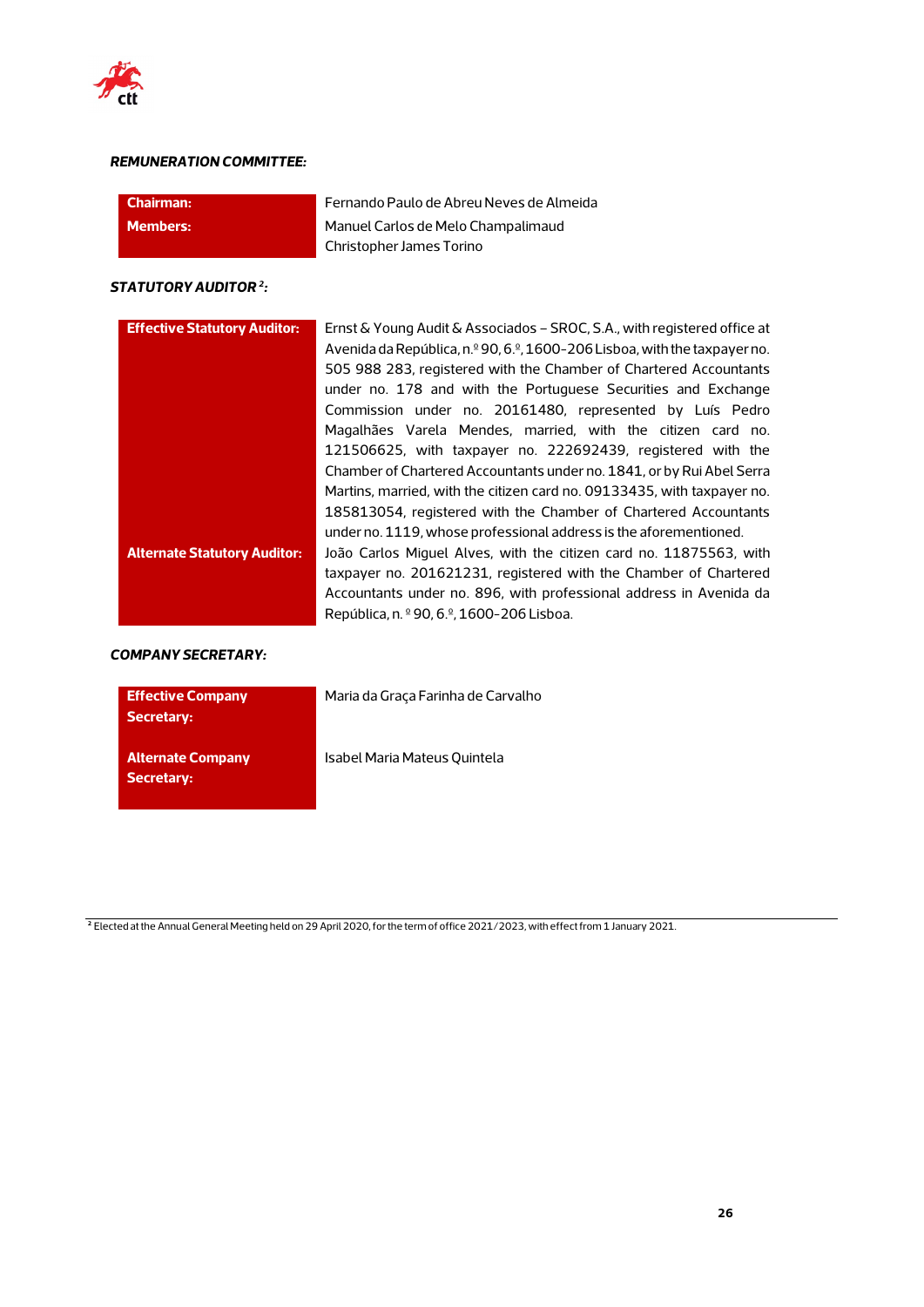

## *CORPORATE POSITIONS HELD IN OTHER COMPANIES BY MEMBERS*

#### *OF THE CORPORATE BODIES*

#### **BOARD OF THE GENERAL MEETING:**

The corporate positions held in other companies by members of this corporate body are as follows:

- Pedro Miguel Duarte Rebelo de Sousa (Chairman of the Board of the General Meeting):
	- *Chairman of the Board of the General Meeting of the following entities: A. Santos Group, AMA -Associação Mares Navegados, CADIn - Core Capital Partners, S. A., Edisoft - Empresa de Serviços e Desenvolvimento de Software, S.A., PWN - Professional Women's Network, Refrigor, S.A., Swipe News, S.A., Tecnovia – Açores, Sociedade de Empreitadas S.A., Tecnovia – Madeira, Sociedade de Empreitadas S.A., Tecnovia - SGPS, S.A., Tecnovia - Sociedade de Empreitadas S.A., COSEC - Companhia de Seguro de Créditos, S.A., Associação Laurel, Millennium BCP, Associação Portugal India Business Hub, Grande Enseada Capital Partners, S. A., AICD - Associação para Inserção por Centros Digitais de Informação, Associação Turma do Bem Portugal e Atitude/SSE - Associação Pelo Desenvolvimento do Investimento Social*
	- *Chairman of the Board of Círculo Eça de Queiroz – Instituição de Utilidade Pública*
	- *Chairman of the General Council of Câmara de Comércio Portugal Moçambique*
	- *Member of the Remuneration Committee of Novabase, S.A.*
	- *Curator of Fundação Luso-Brasileira*
	- *Vice-Chairman of Associação do Prémio Infante D. Henrique*
	- *Chairman of the Supervisory Board of Associação dos Amigos do Hospital de Santa Maria*
	- *Chairman of the General Council of Instituto Português de Corporate Governance*
- Teresa Sapiro Anselmo Vaz Ferreira Soares (Vice-Chairwoman of the Board of the General Meeting):
	- *Chairwoman of the Board of the General Meeting of Fastfiber-Infraestruturas de Comunicação, S.A.*
	- *Member of the Supervisory Board of APA –Associação Portuguesa de Arbitragem*

#### *BOARD OF DIRECTORS / EXECUTIVE COMMITTEE / AUDIT COMMITTEE:*

The corporate positions held in other companies by the members of these corporate bodies (and respective internal committees) are as follows:

- Raul Catarino Galamba de Oliveira (Chairman (non-executive) of the Board of Directors, Chairman of the Corporate Governance, Evaluation and Nominating Committee and Member of the Ethics Committee):
	- *Chairman of the Selection and Remuneration Committee of Banco CTT, S.A.*
	- *Chairman of the Selection Committee of Payshop (Portugal), S.A.*
	- *Chairman of the Selection Committee of 321 Crédito – Instituição Financeira de Crédito, S.A.*
	- *Member of the Board of Directors of Banco Bilbao Vizcaya Argentaria, S.A.*
	- *Member of the Board of Directors of José de Mello Capital, S.A.*
	- *Member of the Board of Directors of CUF, S.A. (formerly, José de Mello Saúde, S.A.)*
	- *Chairman of the Board of Directors of Fundação Manuel Violante*
- João Afonso Ramalho Sopas Pereira Bento (Executive Member of the Board of Directors and Chief Executive Officer (CEO)):
	- *Chairman of the Board of Directors of CTT IMO – Sociedade Imobiliária, S.A.*
	- *Chairman of the Board of Directors of HCCM Outsourcing Investment, S.A.*
	- *Chairman of the Board of Directors of CTT Soluções Empresariais, S.A.*
	- *Chairman of the Board of Directors of CTT Expresso – Serviços Postais e Logística, S.A.*
	- Member of the Selection and Remuneration Committee of Banco CTT, S.A.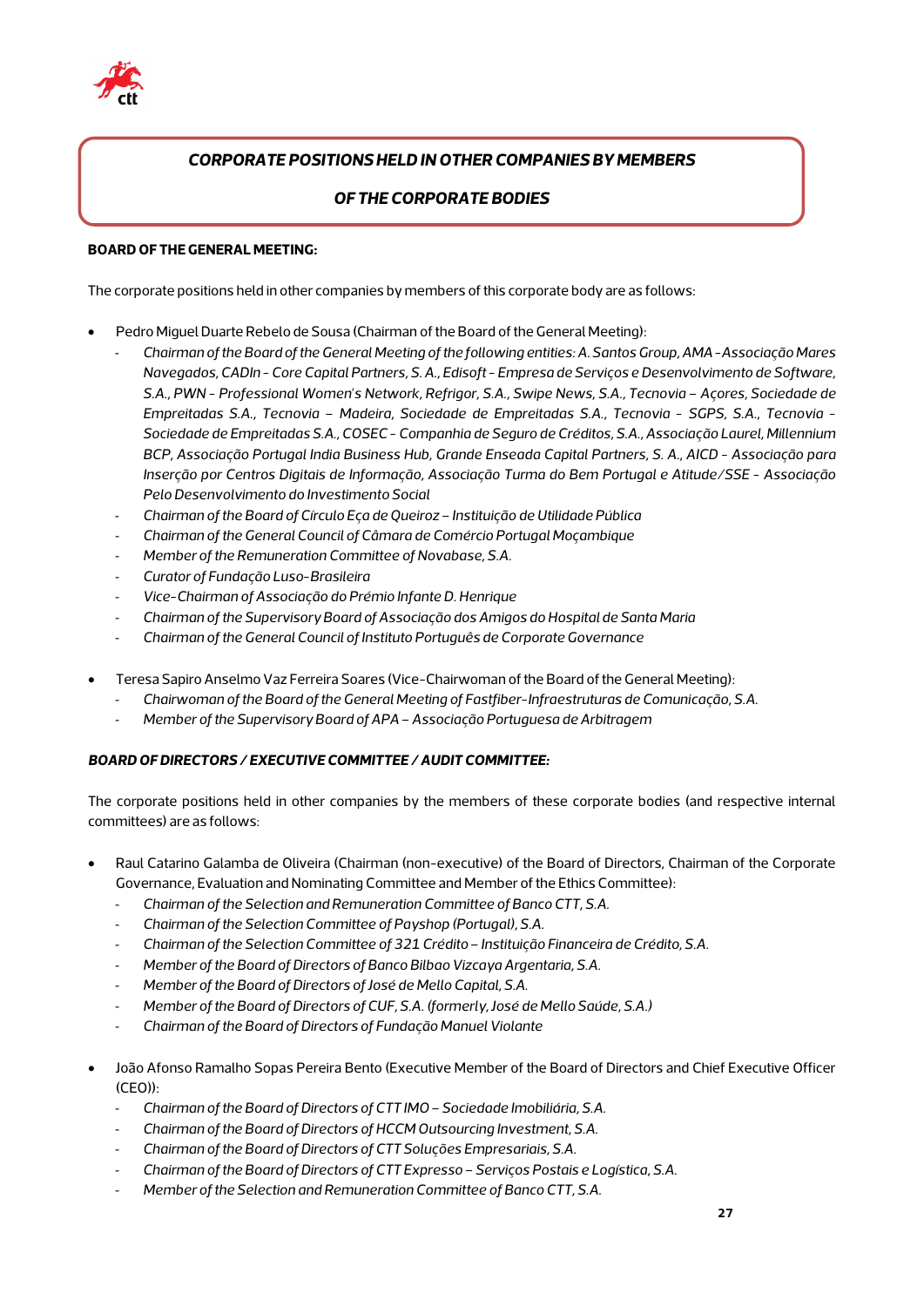

- *Member of the Selection Committee of Payshop (Portugal), S.A.*
- *Member of the Selection and Remuneration Committee of 321 Crédito – Instituição Financeira de Crédito, S.A.*
- *Chairman of the Board of the General Meeting of Correio Expresso de Moçambique, S.A. (CORRE)*
- *Chairman of the Board of Directors of the International Post Corporation (IPC)*
- *Managing Partner of QPDM Consulting, Lda.*
- *Member of the Board of Trustees of Fundação Alfredo de Sousa*
- Member of the Advisory Council of Reshape (formerly APAC Portugal Associação de Apoio ao Preso)
- *Member of the Board of ICF – Inclusive Community Forum – Nova SBE*
- *Member of the Strategic Innovation Council of VdA - Vieira de Almeida & Associados, Sociedade de Advogados, RL*
- *Member of the General Council of Instituto Português de Corporate Governance, in an individual capacity*
- *Permanent Member of the Advisory Council of AICEP (Agency for Investment and External Trade of Portugal)*
- *Vice- President and Acting President of Academia de Engenharia*
- *Honorary President of ASECAP (European Association of Operators of Toll Road Infrastructures)*
- António Pedro Ferreira Vaz da Silva (Executive Member of the Board of Directors):
	- *Member of the Board of Directors of CTT IMO – Sociedade Imobiliária, S.A.*
	- *Member of the Board of Directors of HCCM Outsourcing Investment, S.A.*
	- *Member of the Board of Directors of CTT Soluções Empresariais, S.A.*
	- *Member of the Board of Directors of Payshop (Portugal), S.A.*
	- *Member of the Board of Directors of CTT Expresso - Serviços Postais e Logística, S.A.*
	- *Non-executive Member of the Board of Directors of Banco CTT, S.A.*
- Guy Patrick Guimarães de Goyri Pacheco (Executive Member of the Board of Directors (CFO)):
	- *Member of the Board of Directors of CTT IMO – Sociedade Imobiliária, S.A.*
	- *Member of the Board of Directors of Newspring Services, S.A.*
	- *Member of the Board of Directors of HCCM Outsourcing Investment, S.A.*
	- *Member of the Board of Directors of CTT Soluções Empresariais, S.A.*
	- *Non-executive Member of the Board of Directors of Banco CTT, S.A.*
	- *Member of the Board of Directors of CTT Expresso- Serviços Postais e Logística, S.A.*
	- *Member of the Board of Directors of Finerge, S.A.*
	- *Member of the Board of AEM (Portuguese Issuers Association)*
- João Carlos Ventura Sousa (Executive Member of the Board of Directors)
	- *Member of the Board of Directors of CTT IMO – Sociedade Imobiliária, S.A.*
	- *Chairman of the Board of Directors of Newspring Services, S.A.*
	- *Member of the Board of Directors of HCCM Outsourcing Investment, S.A.*
	- *Member of the Board of Directors of CTT Soluções Empresariais, S.A.*
	- *Chairman of the Board of Directors of CTT Contacto, S.A.*
	- *Member of the Board of Directors of Correio Expresso de Moçambique, S.A. (CORRE)*
	- *Member of the Board of Directors of CTT Expresso - Serviços Postais e Logística, S.A.*
- João Miguel Gaspar da Silva (Executive Member of the Board of Directors)
	- *Member of the Board of Directors of CTT IMO – Sociedade Imobiliária, S.A.*
	- *Member of the Board of Directors of Newspring Services, S.A.*
	- *Member of the Board of Directors of HCCM Outsourcing Investment, S.A.*
	- *Member of the Board of Directors of CTT Soluções Empresariais, S.A.*
	- *Member of the Board of Directors of CTT Expresso - Serviços Postais e Logística, S.A.*
	- *Member of the Board of Directors of CTT Contacto, S.A.*
- Maria Luísa Coutinho Ferreira Leite de Castro Anacoreta Correia (Non-executive Member of the Board of Directors and Chairwoman of the Audit Committee):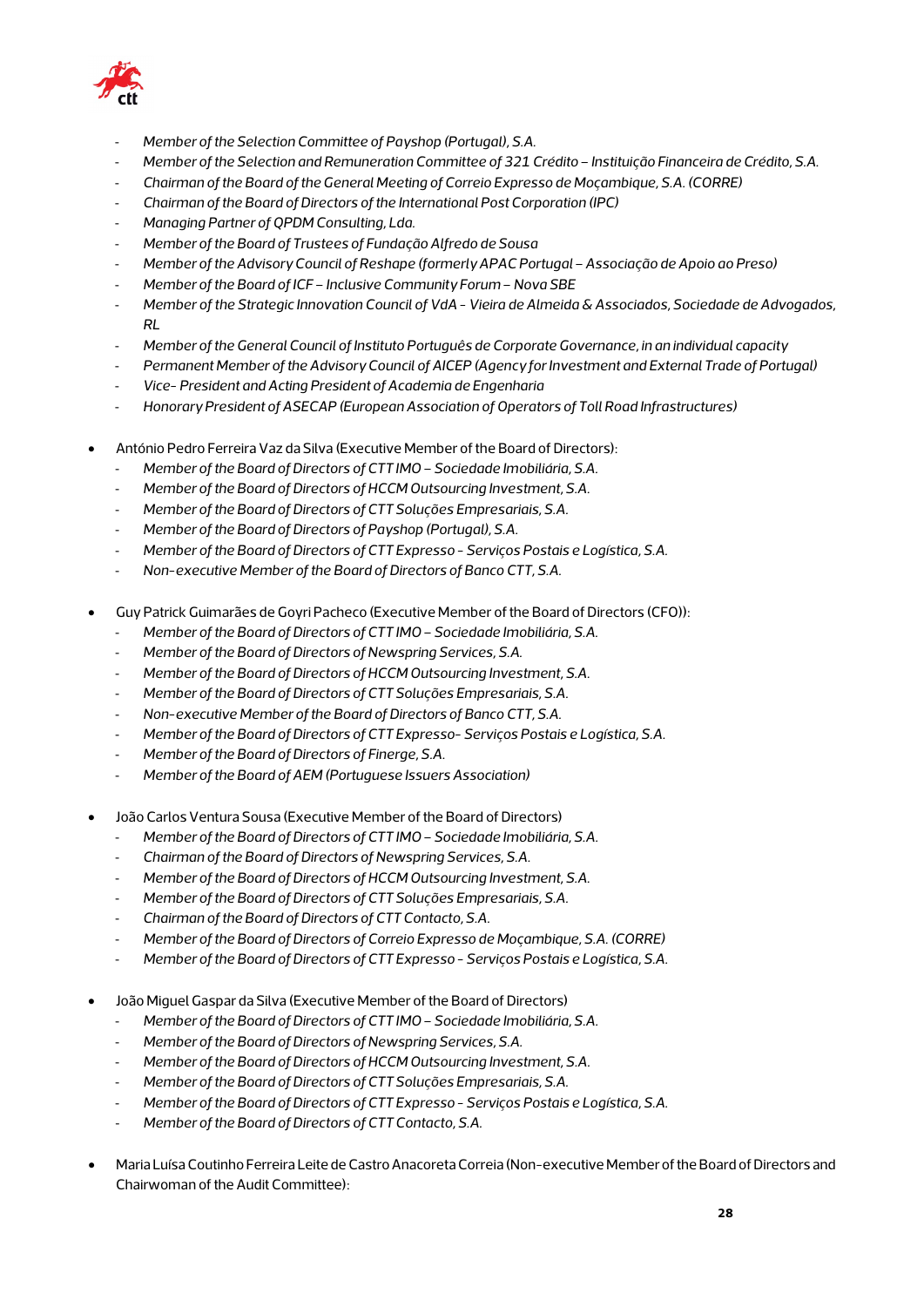

- *Non-executive Member of the Board of Directors and Member of the Audit Committee of Banco Português de Fomento, S.A*
- *Non-executive Member of the Board of Directors of SFS – Gestão de Fundos, SGOIC, S.A. (formerly Sonaegest-Sociedade Gestora de Fundos de Investimento, S.A.)*
- *Chairwoman of the Fiscal Board of Sogrape, SGPS, S.A.*
- *Non-executive Member of the Board of Directors and Member of the Audit Committee of Impresa, SGPS, S.A.*
- *Invited Member of the Executive Committee of Comissão de Normalização Contabilística (Commission of Accounting Standards)*
- *Member of the Scientific Council of Associação Fiscal Portuguesa*
- Steven Duncan Wood (Non-executive Member of the Board of Directors and Member of the Audit Committee)
	- *Founder and Managing Member of Builders Institute, Inc.*
	- *Managing Member of GreenWood Performance Investors, LLC.*
	- *Founder and Managing Member of GreenWood Investors LLC.*
	- *Advisory Board Member of Cortland Associates, Inc.*
- Duarte Palma Leal Champalimaud (Non-executive Member of the Board of Directors and Member of the Corporate Governance, Evaluation and Nominating Committee)
	- *Chairman of the Board of Directors of Pentapack – Sistema de Embalagem, S.A.*
	- *Manager of Star Swan Unipessoal, Lda.*
	- *Manager of Sotaque –Assessoria de Comunicação e Traduções, Lda.*
	- *Vice-Chairman of the Board of Directors of Manuel Champalimaud, SGPS, S.A.*
	- *Chairman of the Strategy and Investment Committee of Manuel Champalimaud Group*
	- *Chairman of the Board of the General Meeting of APIP –Associação Portuguesa da Indústria de Plásticos*
- Isabel Maria Pereira Aníbal Vaz (Non-executive Member of the Board of Directors and Member of the Corporate Governance, Evaluation and Nominating Committee)
	- Member of the Board of Directors of Mota-Engil, SGPS, S.A.
	- *Member of the Board of Directors of Hospital da Luz Funchal, S.A.*
	- *Member of the Board of Directors of Genomed-Diagnósticos de Medicina Molecular, S.A.*
	- *Chairwoman of the Board of Directors of the following entities: Capital Criativo HealthCare Investments II, S.A., Hospital da Luz - Coimbra S.A., H.M.E. – Gestão Hospitalar, S.A., Hospital da Luz - Guimarães, S.A., GLSMED Learning Health, S.A., Luz Saúde – Serviços, A.C.E., Hospital da Luz – Centro Clínico da Amadora, S.A., SGHL – Sociedade Gestora do Hospital de Loures, S.A., Casas da Cidade – Residências Sénior, S.A., CRB – Clube Residencial da Boavista, S.A., Hospital da Luz - Oeiras, S.A., Hospital da Luz, S.A. (LISBOA), Surgicare – Unidades de Saúde, S.A., Vila Lusitano – Unidades de Saúde, S.A., Hospital Residencial do Mar, S.A., Hospor – Hospitais Portugueses, S.A., Casas da Cidade – Residências Sénior de Carnaxide, S.A, RML – Residência Medicalizada de Loures, SGPS, S.A., Hospital da Luz Arrábida, S.A., Luz Saúde – Unidades de Saúde e de Apoio à Terceira Idade, S.A., Hospital da Luz -Aveiro, S.A.*
	- *Vice -Chairwoman of the Board of Directors and Chairwoman of the Executive Committee of Luz Saúde, S.A.*
	- *Member of the International Advisory Board of The Lisbon MBA of Nova School of Business and Economics of Universidade Nova de Lisboa*
- Jürgen Schröder (Non-executive Member of the Board of Directors)
	- *Executive Partner of JS-Rat &Tat GmbH*
	- *Member of the Board of ISR (International School on the Rhine) (Germany)*
	- *Member of the Board of Marketing Club Düsseldorf (Germany)*
- Margarida Maria Correia de Barros Couto (Non-executive Member of the Board of Directors and Chairwoman of the Ethics Committee)
	- *Chairwoman of GRACE – Empresas Responsáveis –Association (Association of Responsible Business)*
	- *Member of the Board of Directors and Chief Executive Officer (CEO) of Fundação Vasco Vieira de Almeida*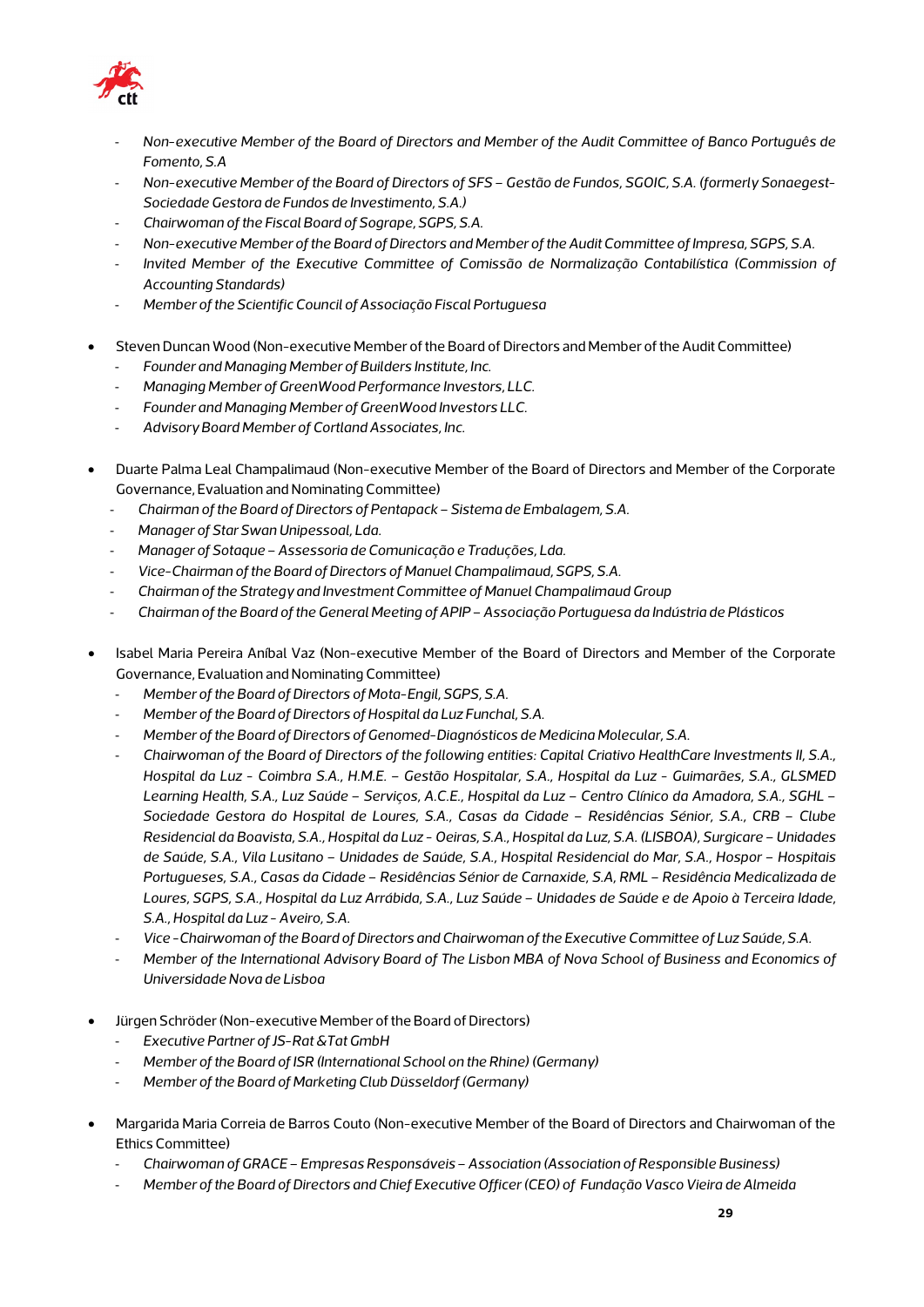

- *Secretary of the General Assembly of Fórum Oceano –Associação da Economia do Mar(Association of Maritime Economy)*
- *Secretary of the General Assembly of BCSD Portugal – Business Council for Sustainable Development*
- *Chairwoman of the Board of Associação VdA Academia*
- María del Carmen Gil Marín (Non-executive Member of the Board of Directors and Member of the Audit Committee)
	- *Non-executive Member of the Board of Directors and Member of the Audit Committee and the Appointments, Assessment and Remunerations Committee of Caixa Geral de Depósitos, S.A.*
	- *Member of the Board of Directors of Novabase, SGPS, S.A.*
	- *Chairwoman of the Board of Directors of Novabase Capital, Sociedade de Capital de Risco, S.A.*
	- *Member of the Board of Directors of Celfocus -Soluções Informáticas para Telecomunicações, S.A.*
	- *Member of the General Board of AEM (Portuguese Issuers Association)*
	- *Chairwoman of the Board of the General Meeting of Novabase Enterprise Applications - Sistemas de Informação de Gestão Empresarial, S.A.*
	- *Chairwoman of the Board of the General Meeting of GLOBALEDA -Telecomunicações e Sistemas de Informação, S.A.*
	- *Member of the Advisory Committee of FCR ISTART I*
- Susanne Ruoff (Non-executive Member of the Board of Directors)
	- *Member of the Board of Eldora AG (Gastronomy Companies in Switzerland) and of its Organisation & Compensation Committee*
	- *Chief Executive Officer (CEO) of Ruoff Advisory GmbH (Switzerland)*
	- *Member of the Strategic Advisory Board of EPFL - École Polytechnique Fédérale de Lausanne (Switzerland)*

#### *REMUNERATION COMMITTEE:*

The corporate positions held in other companies by members of this Committee are as follows:

- Fernando Paulo de Abreu Neves de Almeida (Chairman of the Remuneration Committee):
	- *Manager ofNeves de Almeida Consultores, Unipessoal, Lda.*
	- *Member of the University Council of Universidade Europeia*
	- *Member of the Remuneration Committee of REN - Redes Energéticas Nacionais, SGPS, S.A.*
	- *Partner of the Lisbon office of Boyden Global Executive Search*
- Manuel Carlos de Melo Champalimaud (Member of the Remuneration Committee):
	- *Chairman of the Board of Directors of Digal –Distribuição e Comércio, S.A.*
	- *Manager of Sealion Finance, Lda.*
	- *Chairman of the Board of Directors of Manuel Champalimaud SGPS, S.A.*
	- *Deputy Manager of Agrícola São Barão –Unipessoal, Lda.*
	- *Deputy Manager of Cela –Agro-Pecuária, Lda.*
	- *Chairman of the Nominating and Remunerations Committee of Manuel Champalimaud Group*
- Christopher James Torino (Member of Remuneration Committee):
	- *Does not hold any office in other Companies*

#### *COMPANY SECRETARY:*

The corporate positions held in other companies by the Effective Company Secretary and by the Alternate Company Secretary are as follows:

- Maria da Graça Farinha de Carvalho (Effective Company Secretary):
	- *Chairwoman of the Board of the General Meeting of Open Lockers, S.A.*
	- *Chairwoman of the Board of the General Meeting of CTT IMO – Sociedade Imobiliária, S.A.*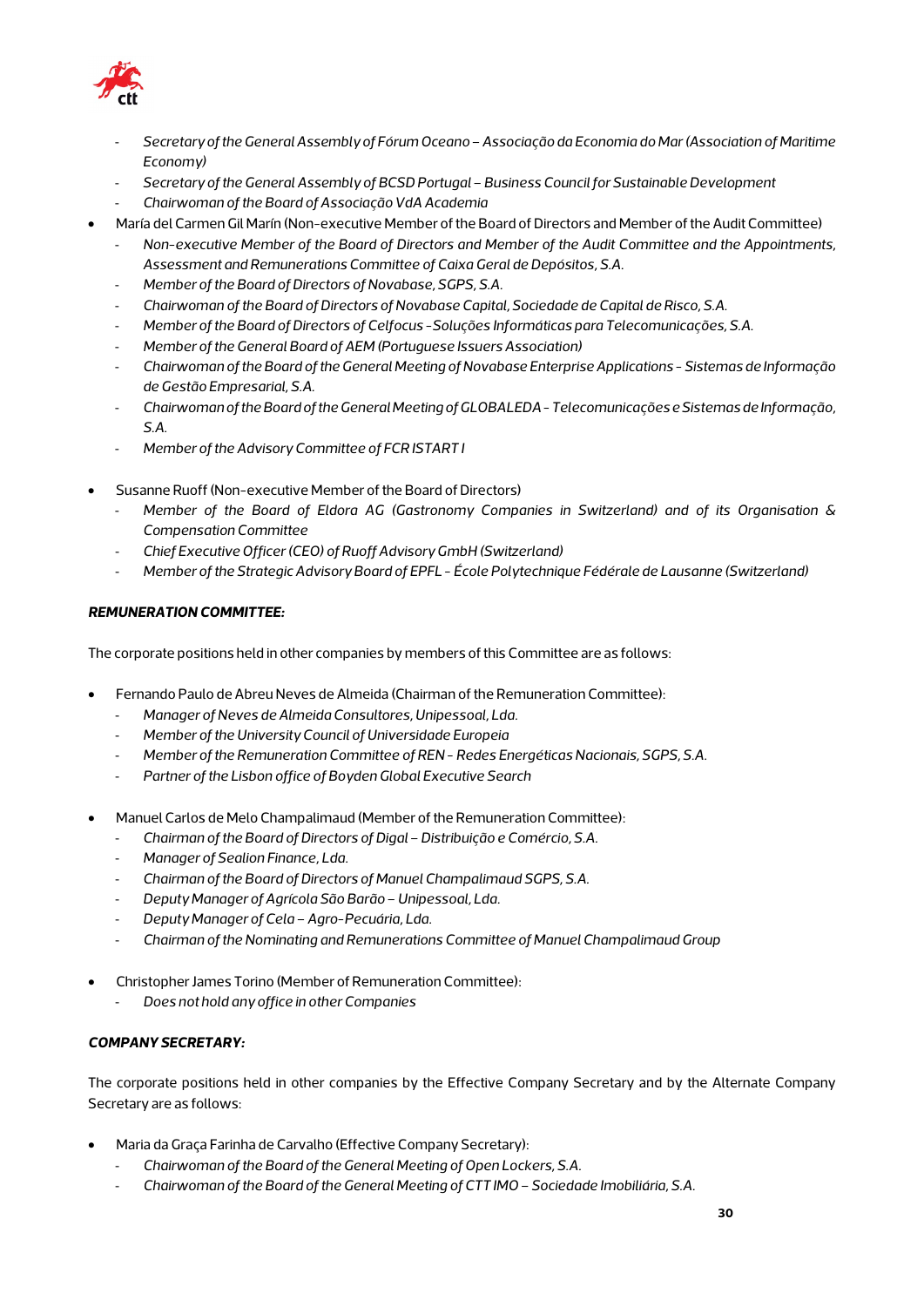

- *Member of the Selection Committee of Payshop (Portugal), S.A.*
- *Member of the Selection Committee of 321 Crédito – Instituição Financeira de Crédito, S.A.*
- *Member of the Selection and Remuneration Committee of Banco CTT, S.A.*
- *Chairwoman of the Board of the General Meeting of CTT Soluções Empresariais, S.A.*
- *Effective Company Secretary of CTT Expresso - Serviços Postais e Logística, S.A.*
- Isabel Maria Mateus Quintela (Alternate Company Secretary):
	- *Secretary of the Board of the General Meeting of CTT Soluções Empresariais, S.A.*
	- *Secretary of the Board of the General Meeting of Correio Expresso de Moçambique, S.A. (CORRE)*
	- *Alternate Company Secretary of CTT Expresso - Serviços Postais e Logística, S.A.*
	- *Chairwoman of the Board of the General Meeting of Farmácia do Carmo, S.A.*